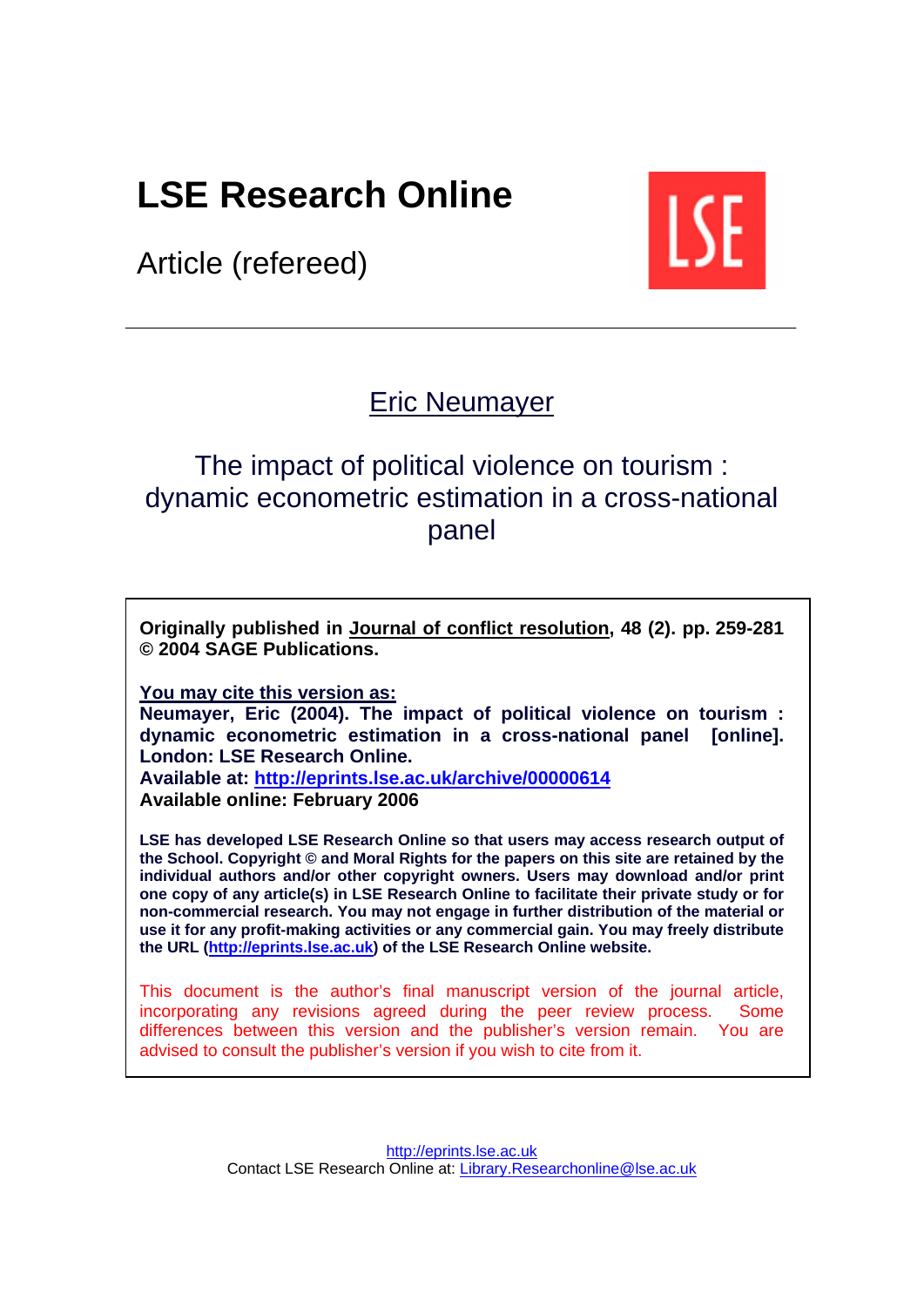# **The Impact of Political Violence on Tourism**

# – **Dynamic Econometric Estimation in a Cross-National Panel**

### **REVISED VERSION**

# **Dr Eric Neumayer**

Department of Geography and Environment, London School of Economics and Political Science, Houghton Street, London WC2A 2AE, UK and Centre for the Study of Civil War, International Peace Research Institute Oslo, Norway.

Phone: +44-207-9557598. Fax: +44-207-9557412. Email: [e.neumayer@lse.ac.uk](mailto:e.neumayer@lse.ac.uk)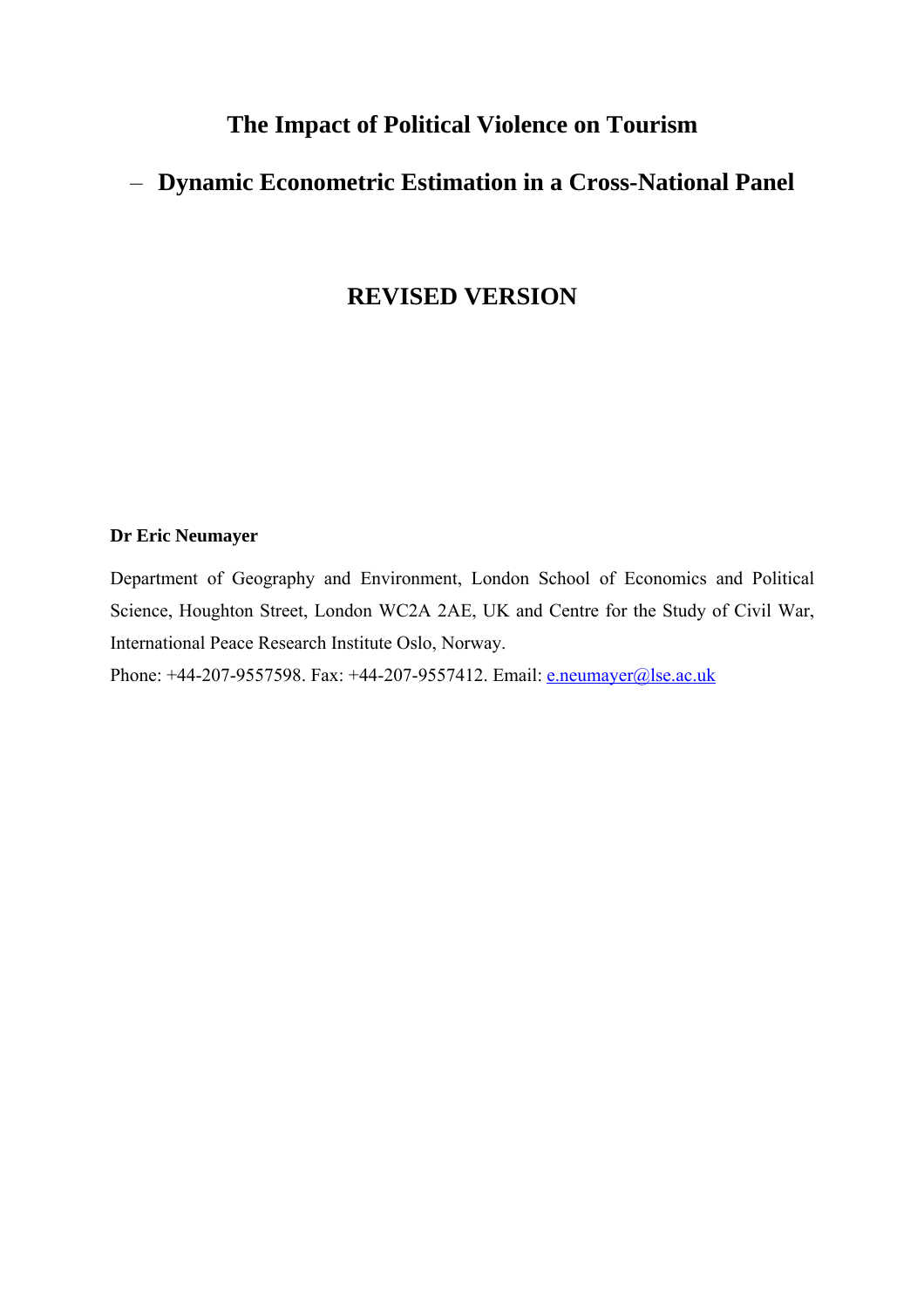### **The Impact of Political Violence on Tourism**

# **– Dynamic Econometric Estimation in a Cross-National Pane[l1](#page-31-0)**

The hypothesis that political violence deters tourism is mainly based on case study evidence and a few quantitative studies confined to a small sample of countries. This is the first comprehensive, general quantitative test of the impact of various forms of political violence on tourist arrivals. We employ two estimation techniques: a fixed-effects panel estimator with contemporaneous effects only and a dynamic generalized method of moments estimator, which allows for lagged effects of political violence on tourism. In both model specifications, we find strong evidence that human rights violations, conflict and other politically motivated violent events negatively impact upon tourist arrivals. In a dynamic model, autocratic regimes, even if they do not resort to violence, have lower numbers of tourist arrivals than more democratic regimes. We also find evidence for intra-regional negative spill-over and cross-regional substitution effects.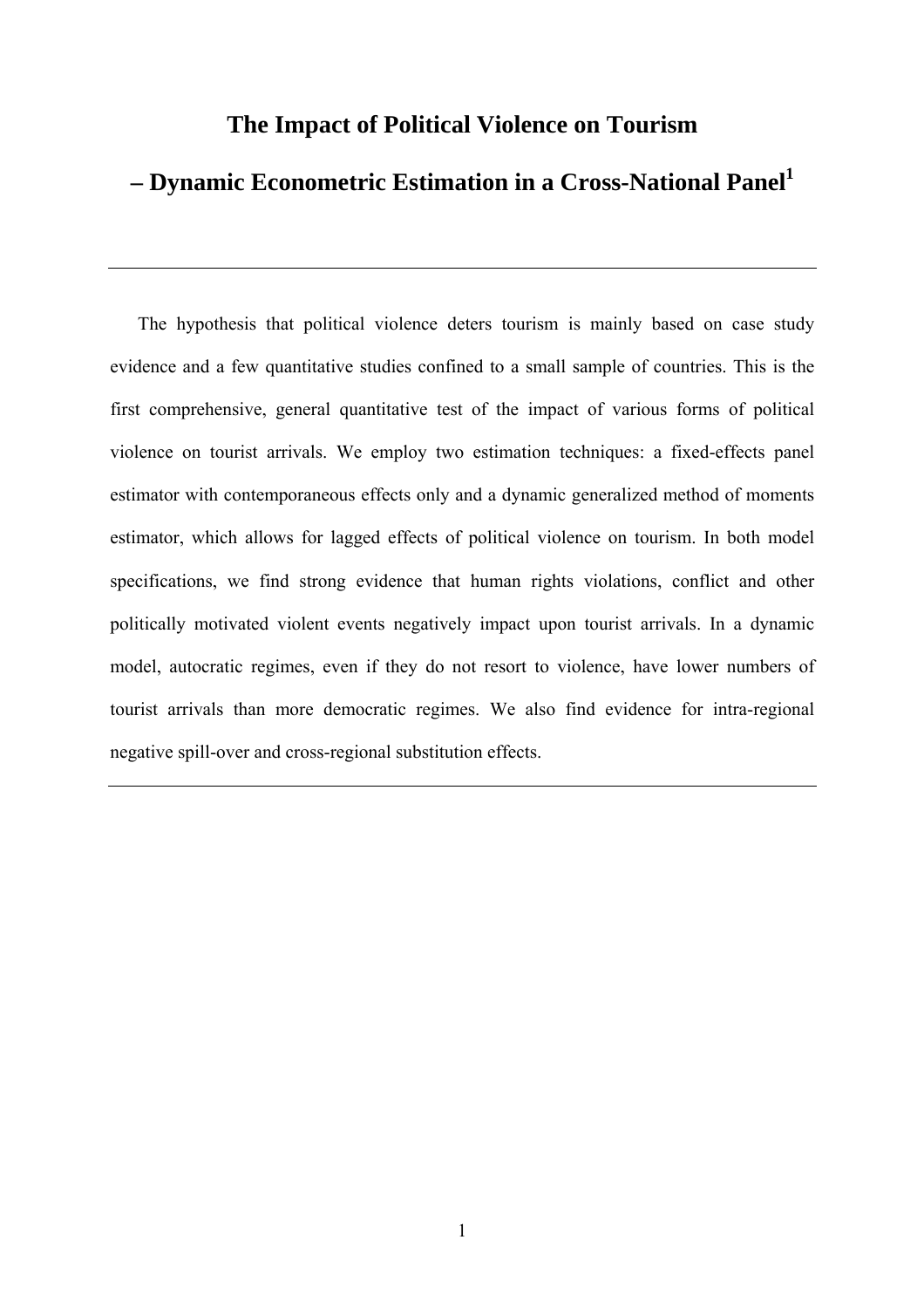'Perceptions of political instability and safety are a prerequisite for tourist visitation. Violent protests, social unrest, civil war, terrorist actions, the perceived violations of human rights, or even the mere threat of these activities can all serve to cause tourists to alter their travel behavior.'

– Hall and O'Sullivan (1996, 117)

Tourists are often regarded as longing for relaxing and unconcerned holiday making and therefore as sensitive towards events of violence in holiday destinations. Ironically, for the most part of human history, travelling has been associated with risk and fear for the physical integrity and the belongings of the traveler. As Hall (1994, 92) points out 'the origin of the word "travel", to travail, to overcome adversity and hardship, gives evidence of the difficulties which the many travellers faced.' Modern mass tourism is entirely different, however. No doubt, there are those adventure tourists who are not put off by conflict, war, terrorist threats, riots and other events of violence. Yet tourists are only willing to travel to foreign places in mass numbers if their journey and their stay are safe and shielded from events threatening a joyous holiday experience. Faced with violent events in a country, potential tourists might fear for their lives or physical integrity or might simply anticipate becoming involved in stressful situations and that they might be unable to visit the places they wanted to visit according to schedule. Tourists might therefore choose an alternative destination with similar characteristics, but in a more stable condition. If the violence becomes more widespread and prolonged, official authorities in the countries where tourists originate will start issuing advice against travelling to the destination. Tourist operators will start taking tours to the country out of their program due to insufficient bookings, fear of liability suits and the like and promote other destinations instead. For these and similar reasons one expects political violence to have detrimental impacts upon tourism. But can this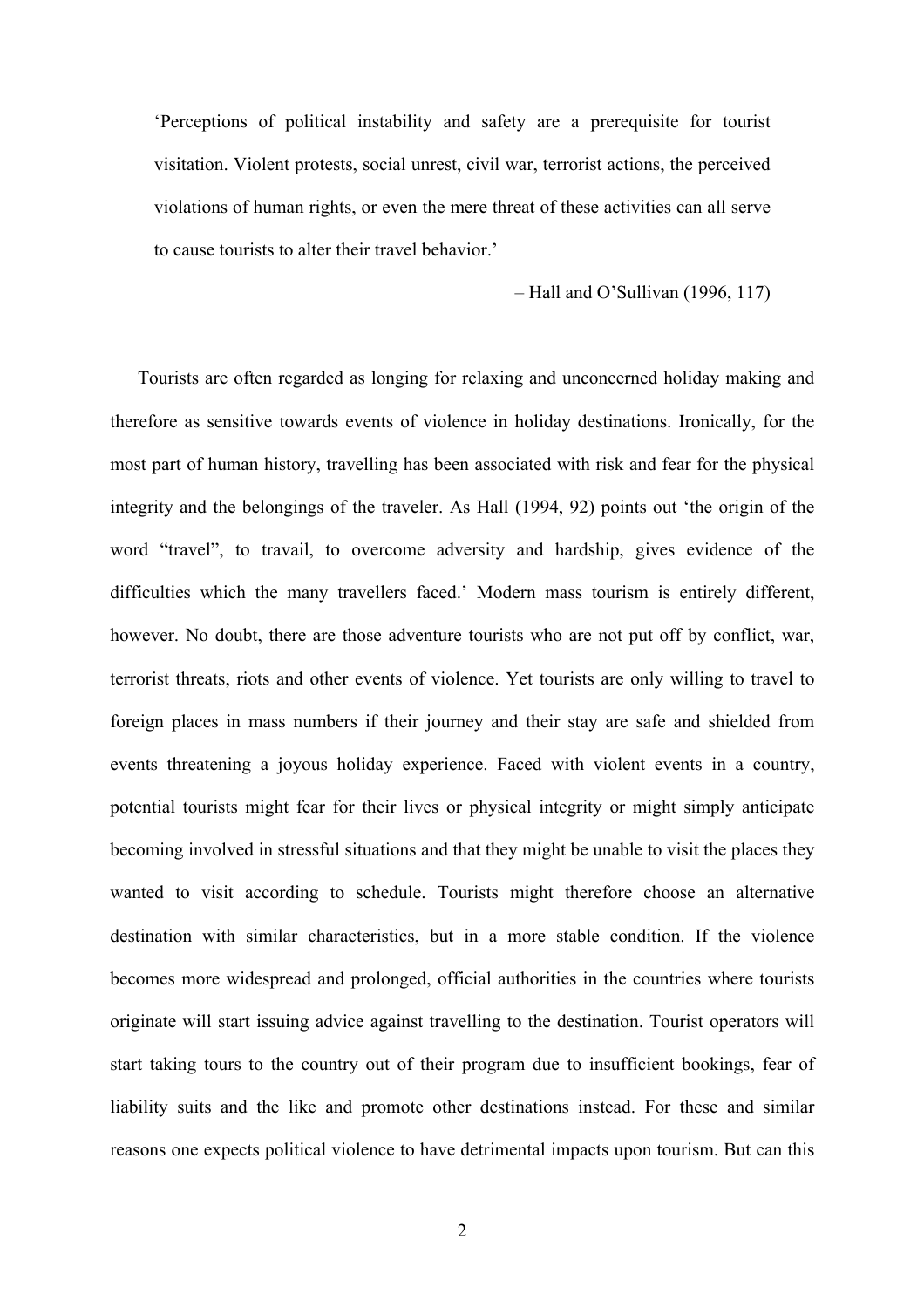effect be demonstrated empirically and how large is the effect? This is the first comprehensive, general quantitative estimation of the negative impact of political violence on tourism. Existing evidence is either confined to qualitative case studies or small sample quantitative studies. These studies have their merit and they can analyze the impact of political violence in much more detail and complexity than large-N studies. However, such large-N studies have a complementary role to play as they can generate results that are not confined to a small number of countries. We start with some theoretical considerations on the impact of violence on tourism. After a review of the existing literature, we set out our research design, report and discuss our results and conclude.

First of all, however, we need to clarify what we mean by political violence. Violence itself means the exercise of physical force with the intention to harm the welfare or physical integrity of the victim. Political violence is the exercise of such force that is politically motivated and can be exercised by either governmental or anti-governmental groups. Depending on its exact definition, political violence is regarded as an essential ingredient of the somewhat broader notion of political instability. Cook (1990, 14 as cited in Sönmez 1998, 420) defines instability as a situation where a government 'has been toppled, or is controlled by factions following a coup, or where basic functional pre-requisites for social-order control and maintenance are unstable and periodically disrupted'. Wilson (1996, 25 as cited in Poirier 1997, 677) similarly regards a country as stable 'if the regime is durable, violence and turmoil are limited, and the leaders stay in office for several years'. The link between political violence and instability is less clear in Hall and O'Sullivan's (1996, 106) definition of political instability as 'a situation in which conditions and mechanisms of governance and rule are challenged as to their political legitimacy by elements operating from outside of the normal operations of the political system. When challenge occurs from within a political system and the system is able to adapt and change to meet demands on it, it can be said to be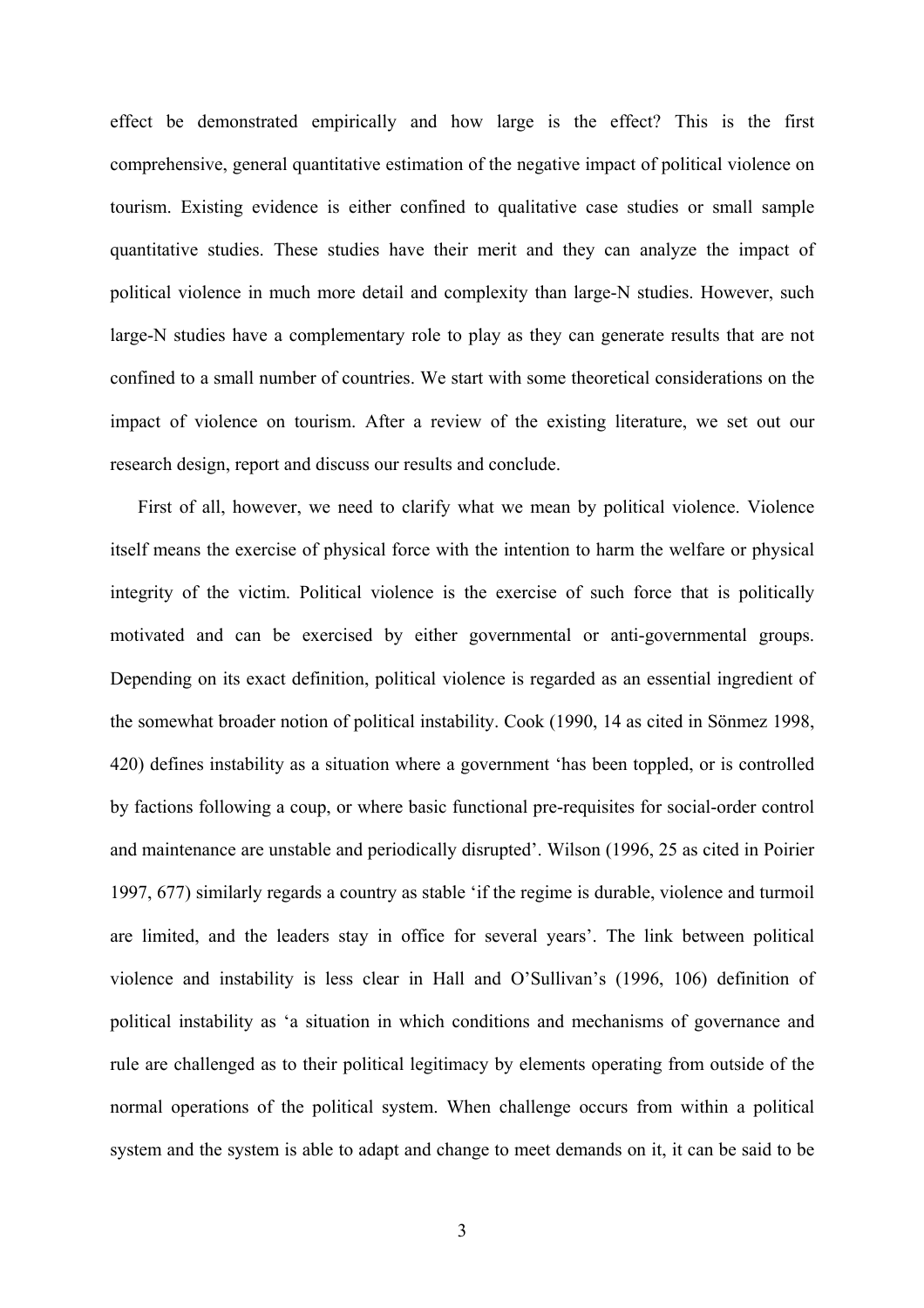stable.' Even then, however, the challenge of governance and rule from outside the political system is often associated with events of violence. Political instability will therefore normally go hand in hand with political violence and in the following we will use the two terms at times interchangeably. It is also clear, however, that not only can authoritarian countries be stable, but also relatively free of events of violence if they do not need to resort to violence to uphold their authoritarian rule and to dissuade opposition groups from undertaking violent acts on their part. We will test the hypothesis that autocracy as such does not have negative impacts upon tourism.

#### **THE IMPACT OF POLITICAL VIOLENCE ON TOURISM**

With tourism generating receipts of US\$ 476 billion in 2000 and growth rates above five per cent per annum (WTO 2002), tourist destinations have a lot to lose if they lose their attraction to tourists. Whilst Europe and Northern America are still by far the main tourist destinations, the developing regions in the world increase their market share rapidly. Many developing countries also derive a much higher share of their GDP from tourism receipts than developed countries.<sup>[2](#page-31-1)</sup> Developing country regions, in which tourism is growing fastest, have much to benefit from providing low-skilled and labor-intensive tourism services that can provide an income stream, which is more steady than the volatile receipts from natural resource extraction (Levantis and Gani 2000). Tourism represents an important contribution to economic development in many developing countries – see Sinclair's (1998) comprehensive survey. Unfortunately, developing country regions are also more vulnerable as they represent the main locations of violence.

Economic theory in the tradition of Lancaster (1971) predicts that tourists consume certain characteristics of a tourist destination rather than one single good. Unless these characteristics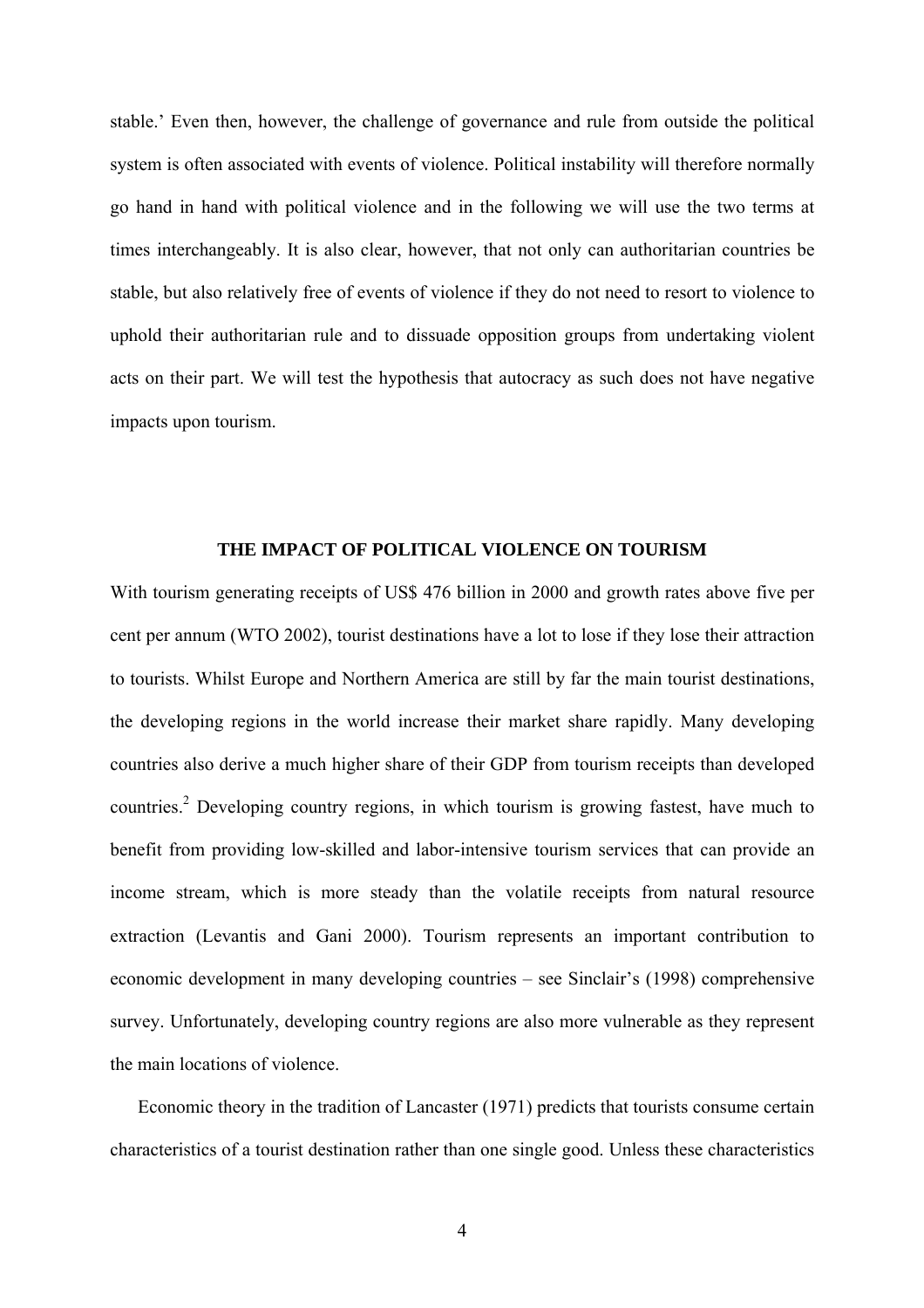are very specific to the country and highly valued, tourists will easily switch to another destination if faced with violence. For example, a country whose main attractions are a warm, sunny climate with nice beaches will find itself vulnerable to events of violence as tourists can easily enjoy similar attractions in other countries without the risk of encountering violence. This is the reason why it does not matter that the likelihood of being seriously affected by an event of violence is perhaps smaller than being struck by lightning, for example, as even the smallest likelihood can be sufficient to prompt tourists to choose a different destination. As Richter and Waugh (1986, 231) put it: 'Tourism is frequently an early casualty of internecine warfare, revolution, or even prolonged labor disputes. Even if the tourist areas are secure (…) tourism may decline precipitously when political conditions appear unsettled. Tourists simply choose alternative destinations.' Even where a country's characteristics are highly valued and not easily substitutable can attacks on tourists substantially hurt a country's tourism industry as Egypt had to experience in the 1990s.

For a number of reasons, events of violence are likely to impact upon tourism both contemporaneously and with lagged effects. Tourists might be locked into bookings already made and it takes time to realize the full extent of the instability. Enders and Sandler's (1991) and Enders, Sandler and Parise's (1992) time-series analysis of the impact of terrorism on tourism in Spain and other Western countries suggests that often three to nine months pass by until tourist arrivals go drastically down. As tourists are sensitive towards the negative image of a tourist destination, events of violence can affect a tourist destination long after the event has passed and stability has, in effect, been restored. Tourism will only bounce back to what it was before if the negative image is eradicated from the tourists' mind. Depending on how sustained the period of violent events and negative media coverage have been, this might take years. Countries with a negative image due to past events of violence often attempt to improve their image with aggressive advertising campaigns trying to portray themselves as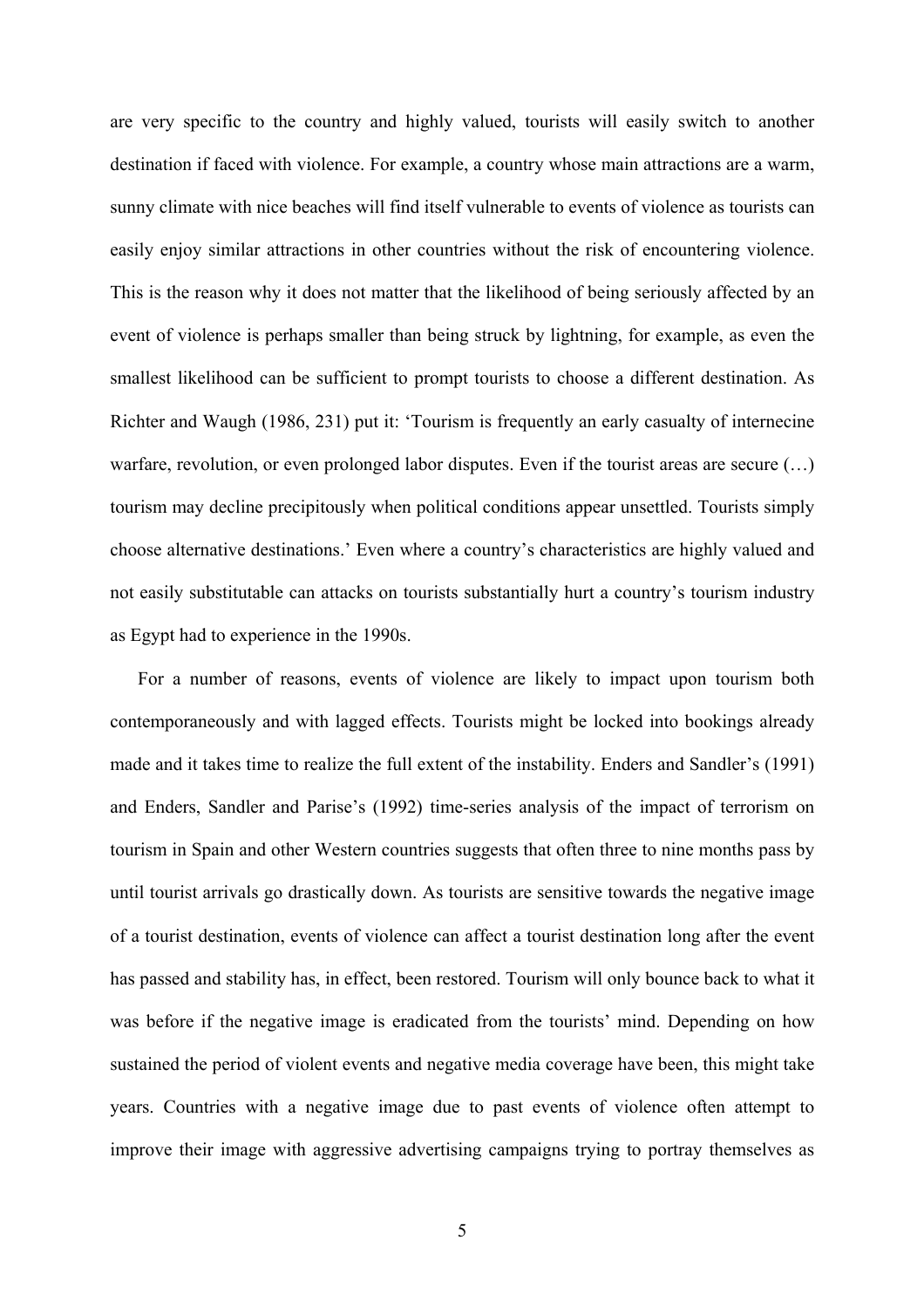entirely safe destinations (Sönmez, Apostolopoulos and Tarlow 1999). Scott (1988) shows how concerted action by tourist authorities targeting travel agents and the travel media helped to contain the negative impact of two military coups on tourism in Fiji in 1987.

It is not quite clear how violence in one country affects other countries in the same region. Some argue that the detrimental effects on tourism are likely to spill over into other countries (Teye 1986; Richter and Waugh 1986). Sometimes this can be the consequence of the coupling of tourist destinations. For example, tourism in the Maldives and Zanzibar can be affected by violence in Sri Lanka and Kenya if only because the Maldives and Zanzibar are a popular add-on holiday for travelers to Sri Lanka and Kenya, respectively. Others suggest that neighboring countries can actually benefit from a substitution effect as long as they are not themselves seen as directly affected by the events of violence. Hall and O'Sullivan (1996, 199) report that both the Solomon Islands and North Queensland advertised themselves as safe regional alternatives in the face of a military coup in Fiji. Mansfeld (1996) suggests that Cyprus, Greece and Turkey have benefited from conflict in Egypt, Israel, Jordan, Lebanon and Syria as tourists in search of Middle Eastern flair and ancient sights resort to the destinations perceived as safe within the region. Drakos and Kutan (forthcoming) demonstrate, however, that terrorism in either Greece, Israel and Turkey has negative spillover effects on the other countries. The only one potentially benefiting is Western European Italy, which is likely to be perceived as a safe destination outside the Middle Eastern region, but offering similar characteristics.

#### **LITERATURE REVIEW**

Despite its substantive importance for tourism, the impact of violence has only recently been given greater scholarly attention (Sönmez 1998). Indeed, there still does not exist any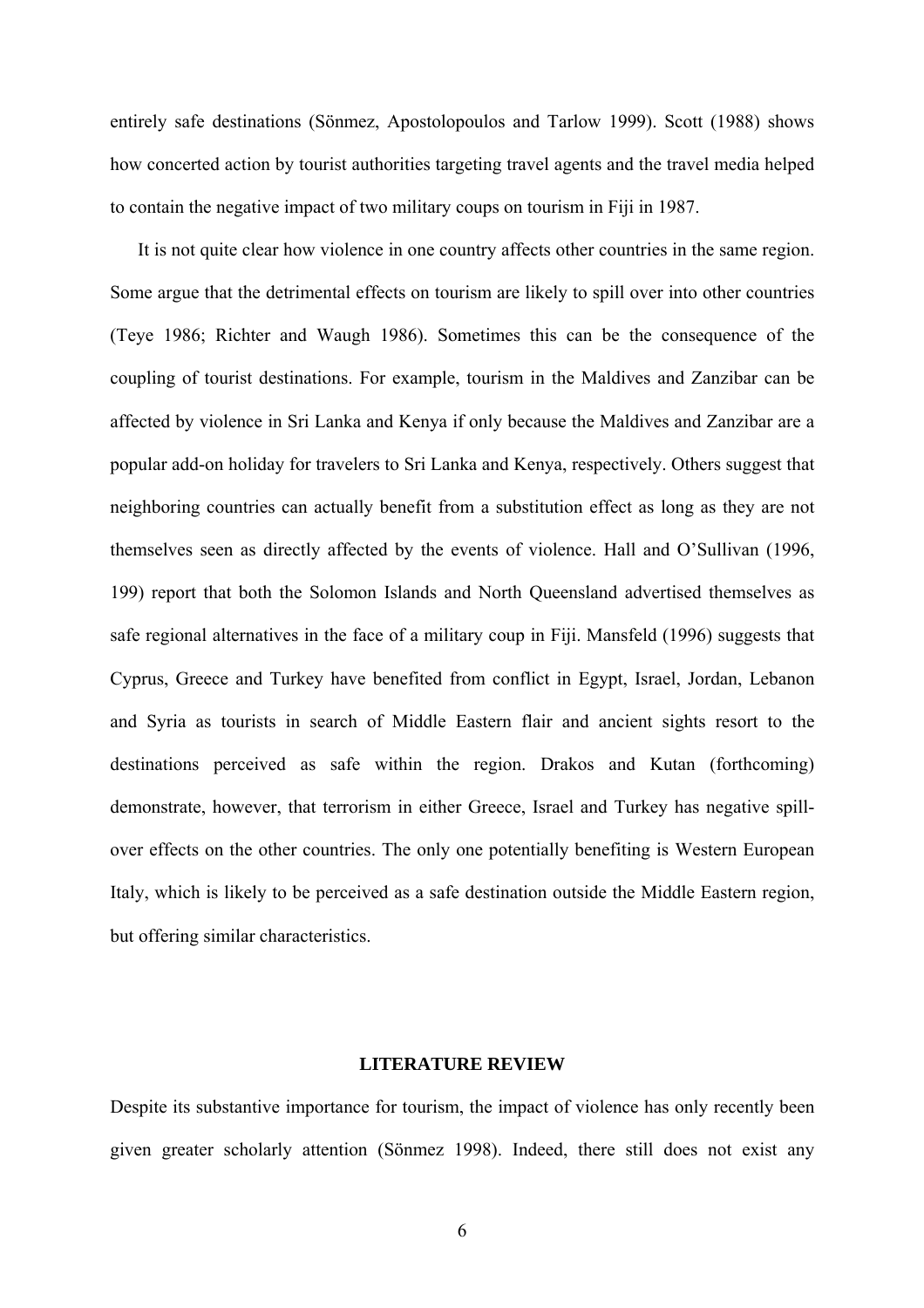quantitative study that would comprehensively address the impact of political violence on tourism, which is what this paper attempts to do. What has been examined most in past studies is the influence of terrorism on tourism, where terrorism is often defined as 'politically motivated violence perpetrated against civilians and unarmed military personnel by subnational groups' (US Department of State definition, cited in Sönmez 1998, 417).<sup>[3](#page-31-2)</sup> One of the reasons why scholars have focused on terrorism is that tourists have frequently been the incidental victims of terrorist attacks or have even been singled out as targets. Terrorists often benefit from attacking tourists and have frequently done so, for example, in such diverse countries as Colombia, Egypt and the Philippines. As Sönmez (1998, p426f.) has put it: 'Tourism can inspire terrorist violence by fueling political, religious, socioeconomic, or cultural resentment and be used as a cost effective instrument to deliver a broader message of ideological/political opposition. (…) For terrorists, the symbolism, high profile, and news value of international tourists are too valuable not to exploit.' Where countries are dependent on tourism receipts, groups who want to destabilize the government will find it attractive to cut off some of the government's finance by seeking to reduce tourism. Some insurgent groups such as the Kurdish Workers' Party Partiya Karkeren Kurdistan (PKK) in Turkey have frequently warned tourists against travelling to the country as otherwise they stand the risk of becoming harmed. Even where tourists are not concerned about their personal safety, they might be repelled by the heavy armed police and army forces needed to protect them from terrorist attacks (Richter and Waugh 1986). There is substantial qualitative case study evidence from Ireland (Wall 1996), Cyprus (Mansfeld and Kliot 1996), Egypt (Wahab 1996) and other destinations (Hall 1994) demonstrating the negative impact of terrorism on tourism. Pizam and Smith (2000) have traced drops in tourism demand to terrorist events as compiled from a qualitative analysis of newspaper articles. More rigorous quantitative time-series analysis demonstrating such an impact include Drakos and Kutan (forthcoming) for Greece,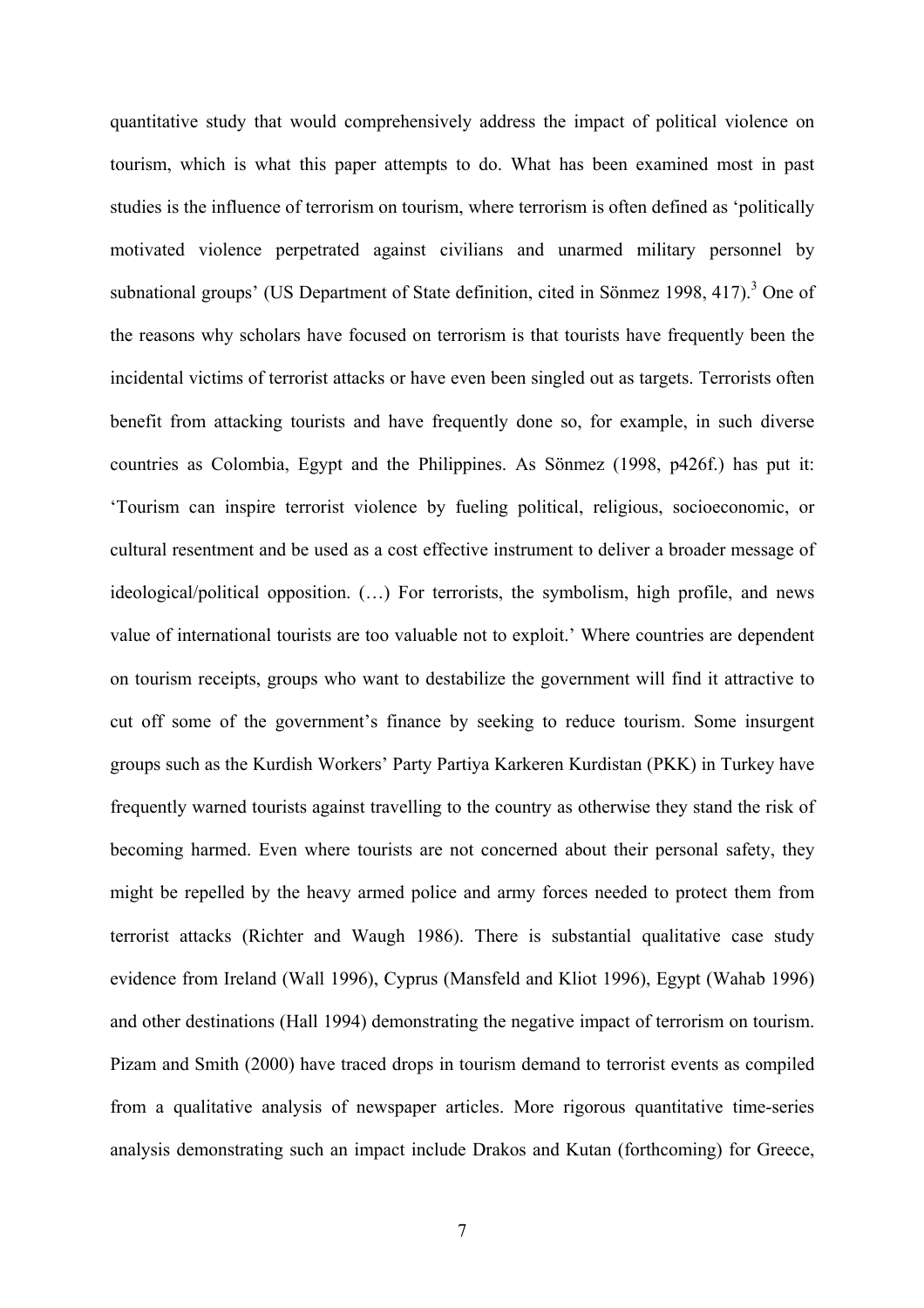Israel and Turkey, Bar-On (1996) for Israel, Spain and Turkey, Enders and Sandler (1991) for Spain and Enders, Sandler and Parise (1992) for Austria, Italy and Greece as well as the aggregate of twelve Western developed countries. With respect to violent conflicts such as civil and other wars, there are very few studies. Pitts (1996) provides a case study analysis of the impact of the uprising in Chiapas on Mexican tourism, whilst Mihalič (1996) provides a quantitative analysis of the effect warfare in Slovenia had on the country's and the region's tourism.

The existing empirical literature suffers from two gaps: First, political violence other than that due to terrorism has hardly been analyzed. Second, most studies focus on specific countries or at best a region. No study with a global coverage has been undertaken. This paper provides a number of novel contributions to the existing literature. We will analyze how various political instability events ranging from terrorist acts to revolutions affect tourism. We will examine whether armed violent conflict deters tourism. We will assess whether the violation of personal integrity rights impacts upon tourism. Finally, going beyond political violence, we look at the suppression of civil and political rights, which as already mentioned can take place in an otherwise very stable country without major events of violence.

#### **ESTIMATION METHOD**

We will distinguish between a theoretical model and the model we actually estimate. One can model the demand for tourism in any one destination theoretically with the help of the following function:

$$
D = f\left(\underset{{\scriptscriptstyle(+)}}{I}, \underset{{\scriptscriptstyle(+)}}{P}, \underset{{\scriptscriptstyle(-)}}{C}, \underset{{\scriptscriptstyle(+)}}{F}, A, V\right) \tag{1}
$$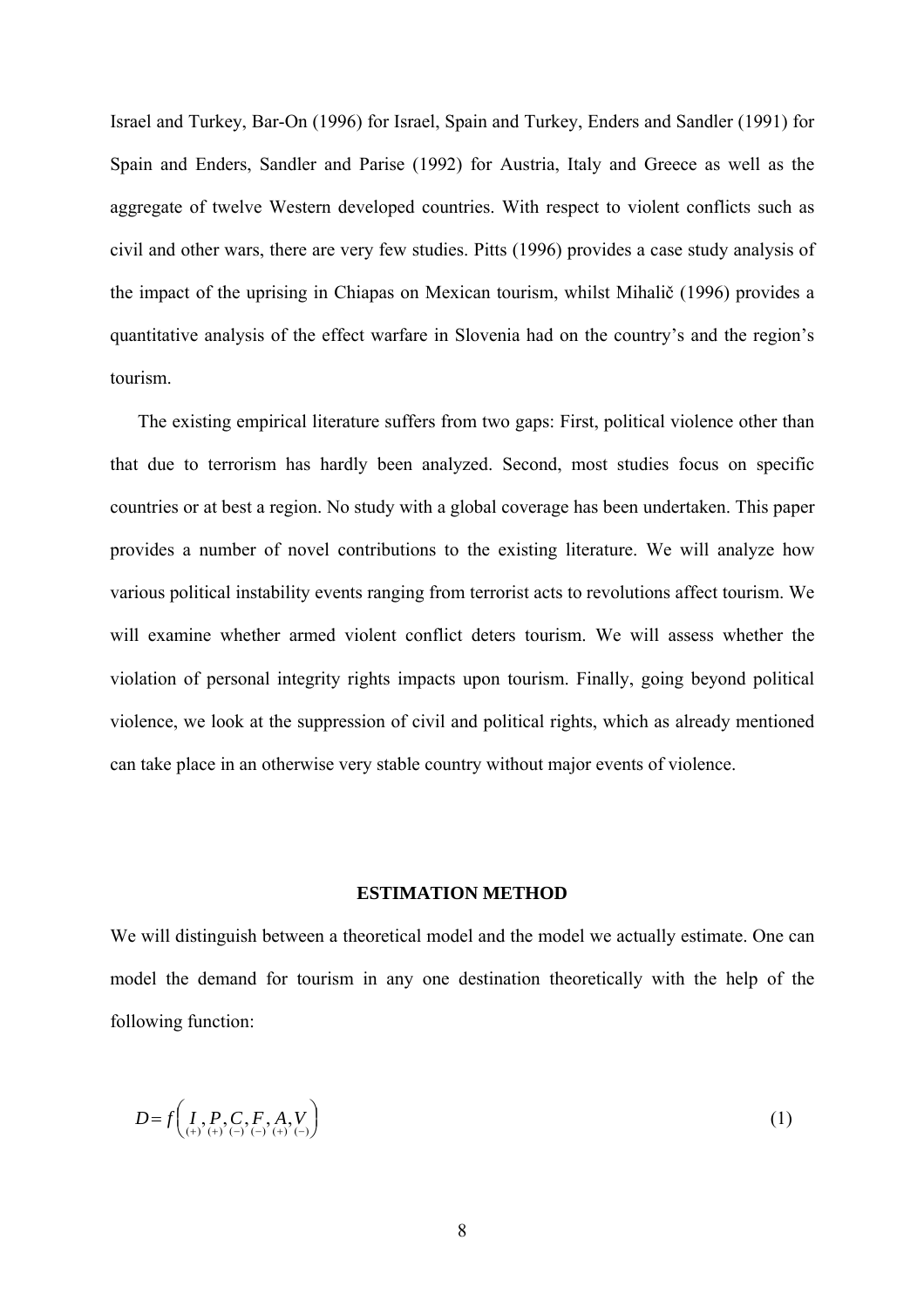where *D* represents demand, *I* is the income of tourists, *P* are relevant characteristics of the tourism population such as size, education, amount of leisure time etc., *C* is the relative cost of tourism in the destination, *F* are the fare costs to reach the destination, *A* is the destination's general attractiveness to tourists and *V* is the extent of political violence. The sign below a variable signals its expected effect on tourism demand. Such a formulation is in line with the general economic literature on tourism demand (see Crouch 1994), the only novelty being to add violence as another factor.

How to estimate such a model? In principle, if one had data available for all the variables contained in (1) one would simply estimate this model. However, this is not the case. Fortunately, in a panel data context we can estimate a simplified model that controls for many of the variables contained in (1) indirectly. This is facilitated by the fact that we are not interested in estimating any coefficients of variables other than *V*. We start with an estimation method that allows only for a contemporaneous effect of violence on tourism, but no lagged effect. In our panel data context the model to be estimated can be written and interpreted as follows:

$$
y_{it} = \alpha + \beta_1 x_{it} + \gamma_t T_t + \varepsilon_{it}, \text{ where } \varepsilon_{it} = u_i + v_{it}. \tag{2}
$$

The subscript i represents each tourist destination in year t, *y* is a suitable variable of tourism demand and *x* is the vector containing our variables measuring events of violence. The  $T_t$  are important as they are supposed to capture any year specific period effects not included in the regressors that affect all tourist destinations equally. In particular, they capture the trend in international tourism to grow over time with incomes in countries of tourist origin rising, population size, education and leisure time growing and general transportation costs falling. The period effects thus cover our variables *I*, *P*, and *F* from equation  $(1)$ .<sup>[4](#page-31-3)</sup> In addition,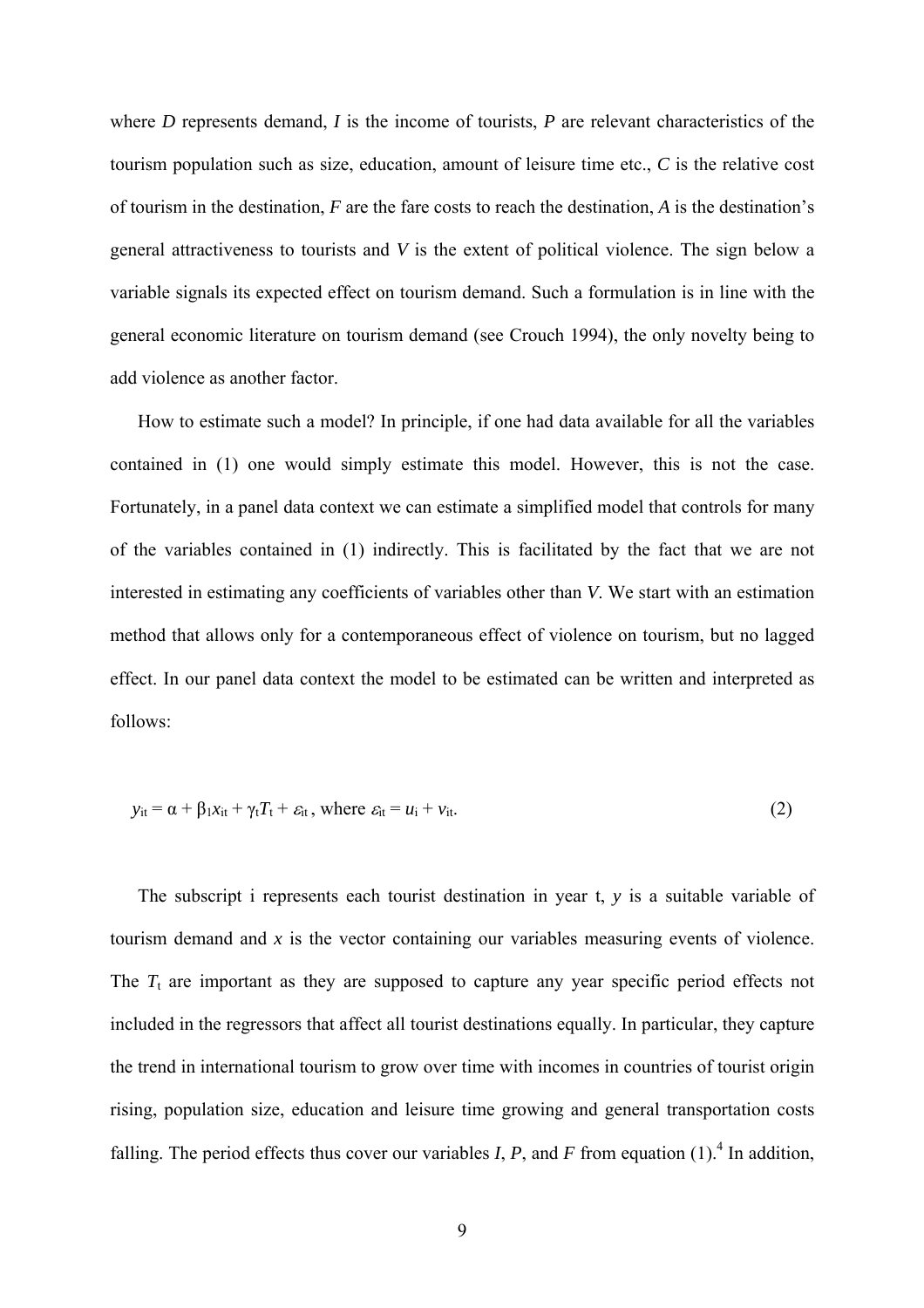they also capture other temporal changes that affect all potential tourist destinations. For example, conspicuous events such as the Gulf War in 1991 or the terrorist attacks on the United States on 11 September 2001 can put a number of potential tourists off from travelling to any foreign country. If, however, these events affect certain tourist destinations more than others, then this differential effect is not captured by the time dummies, but we have no way to account for such differences. The *u*i are supposed to capture any country specific effects that do not change over time and are not included in the explanatory variables, such as the general attractiveness of a destination for tourists (weather, beaches, cultural and historical attractions etc.). It thus captures the variable *A* in equation (1). The remaining variables *C* and *V* are estimated directly rather than controlled for (see below).

We estimate model (2) with a fixed effects (FE) estimator, which is a natural estimator to use given that our countries in the sample are fixed. We employ standard errors that are fully robust and adjusted for the clustering of observations, i.e. observations are merely assumed to be independent across countries, but not necessarily within countries. The FE estimator subtracts from the equation to be estimated the over time average of the equation for each country. Because of this so-called within transformation the individual country effects  $u_i$  are wiped out and the coefficients are estimated based on the time variation within each crosssectional unit only. Any correlation of the fixed effects with the explanatory variables is therefore rendered unproblematic.

As a next step, we will allow for a lagged effect of violence on tourism as well. It might be preferable to estimate the impact of violence on tourism in a dynamic framework given that it is likely to impact upon tourism not only in the year the event of violence occurs, but also in following years. There are two basic ways to account for such lagged effects of the explanatory variable, namely via finite distributed lag (FDL) or infinite distributed lag (IDL) models. The FDL model assumes that the explanatory variable impacts upon the dependent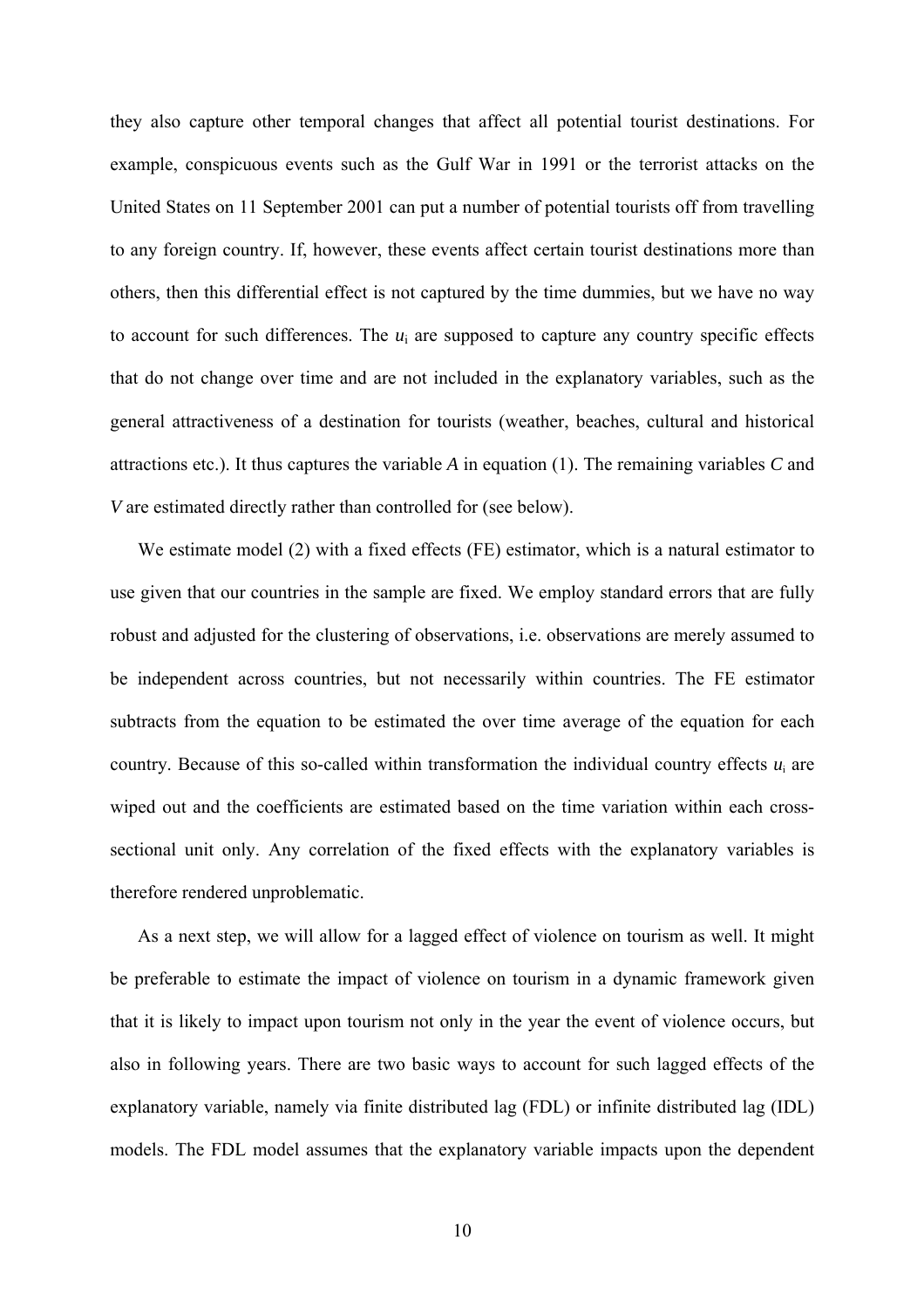variable over a finite time period. The simplest way to account for this is to include the explanatory variable both contemporaneously and lagged a finite times. The problem with this approach is the high multicollinearity amongst the lagged variables and the need to choose how many lags are included. Imposing a polynomial structure on the lagged variables such that the effect is declining linearly (polynom of order one) or non-linearly (polynom of second order or higher) circumvents the multicollinearity problem (Hill, Griffiths and Judge 1997). It does leave the researcher with the problem of choosing the correct lag length, however.

In the IDL model no lag length needs to be chosen as by definition an infinite number of lags is included. The IDL model can be written as:

$$
y_t = \alpha + \sum_{i=0}^{\infty} \beta_i x_{t-i} + e_t \tag{3}
$$

Note that for simplicity and for the time being we ignore the fact that we have panel data and we look at a pure time-series problem. Later on, we will revert back to our panel data context. Clearly, in its general form, equation (3) cannot be estimated as it implies an infinite number of coefficients to be estimated. It turns out, however, that similar to the FDL model, the problem can be circumvented if some structure is imposed on the lags. The geometric lag is a very simple and popular structure. It assumes that the lag weights decline geometrically such that

$$
\beta_i = \beta \delta^i, \text{ with } |\delta| < 1 \tag{4}
$$

Such an assumption is in accordance with an adaptive expectations model (Harvey 1990), which fits nicely our situation. An event of violence is likely to deter tourism strongest in the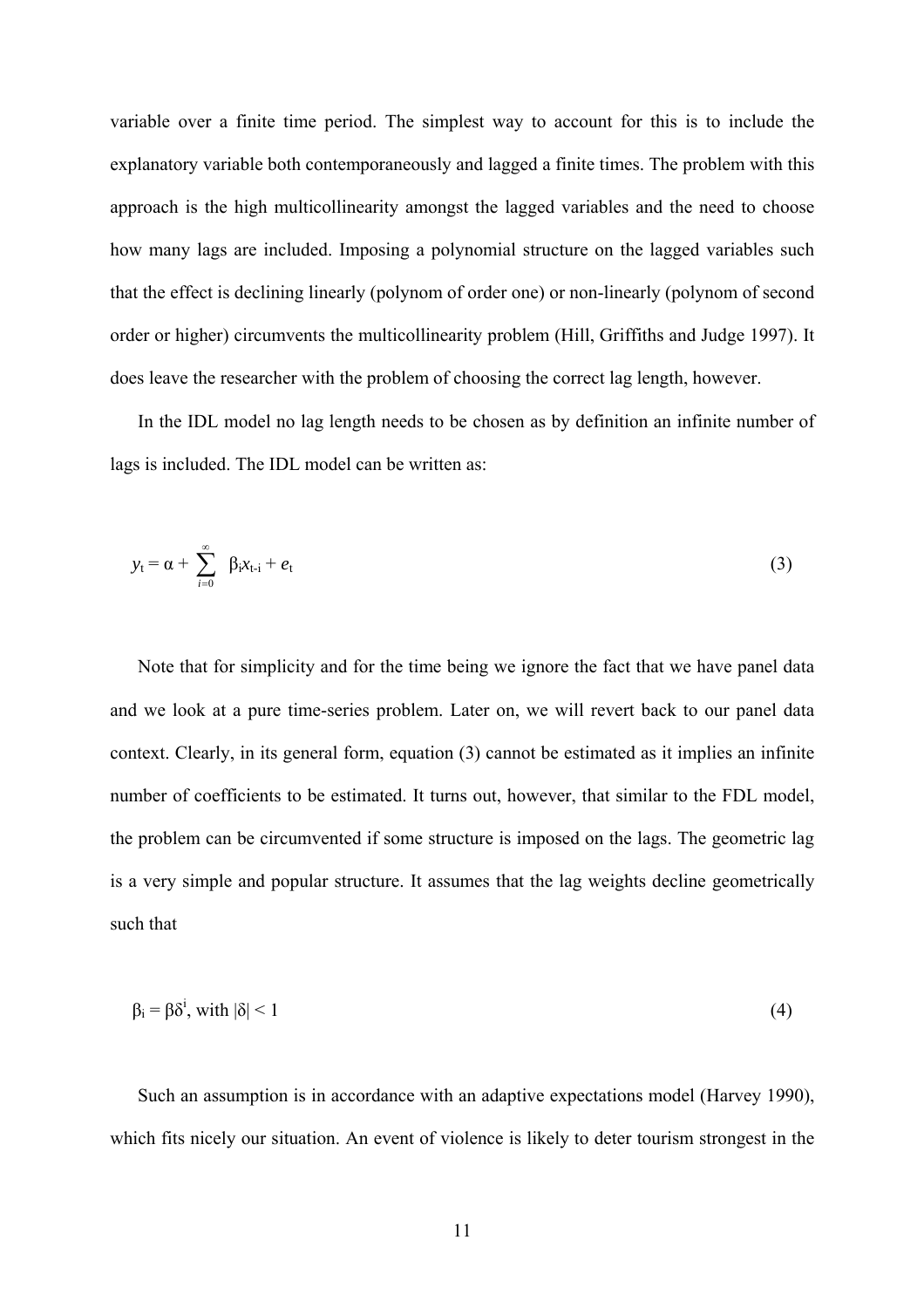year of occurrence and less and less so over time as the media report less and less about it and tourists start to forget. Substituting (4) into (3) leads us to:

$$
y_t = \alpha + \beta \sum_{i=0}^{\infty} (\delta^i x_{t-i}) + e_t
$$
 (5)

At first, not much seems to have been gained by imposing the geometric lag structure as (5) still has an infinite number of coefficients to be estimated. However, Koyck (1954) showed that  $(5)$  can be transformed into a much more parsimonious model (see appendix 1):

$$
y_t = \lambda + \beta_1 y_{t-1} + \beta_2 x_t + \varepsilon_t \tag{6}
$$

If we put equation (6) into a panel data context suitable for our topic, then it is written more generally as follows:

$$
y_{it} = \lambda + \beta_1 y_{it-1} + \beta_2 x_{it} + \gamma_t T_t + \varepsilon_{it}, \text{ where } \varepsilon_{it} = u_i + v_{it}. \tag{7}
$$

The short-run effect of an event of violence on tourism is simply given by  $\beta_2$ , whereas the long-run effect can be computed as  $\beta_2/(1-\beta_1)$ .

Estimation of equation (7) with either ordinary least squares (OLS) or a fixed-effects or a first-differenced panel estimator is problematic. This is because of the inclusion of the lagged dependent variable as a regressor. Since  $y_{it}$  is a function of  $u_i$ , so is  $y_{it-1}$ . The correlation of a regressor with the error term renders the OLS estimator both biased and inconsistent. The same is true for the fixed-effects or first-differenced estimator. Whilst in the process of estimation the  $u_i$  are wiped out, biasedness and inconsistency is a consequence of the correlation between *y*<sub>it-1</sub> and *v*<sub>it-1</sub> (Baltagi 1995, 126).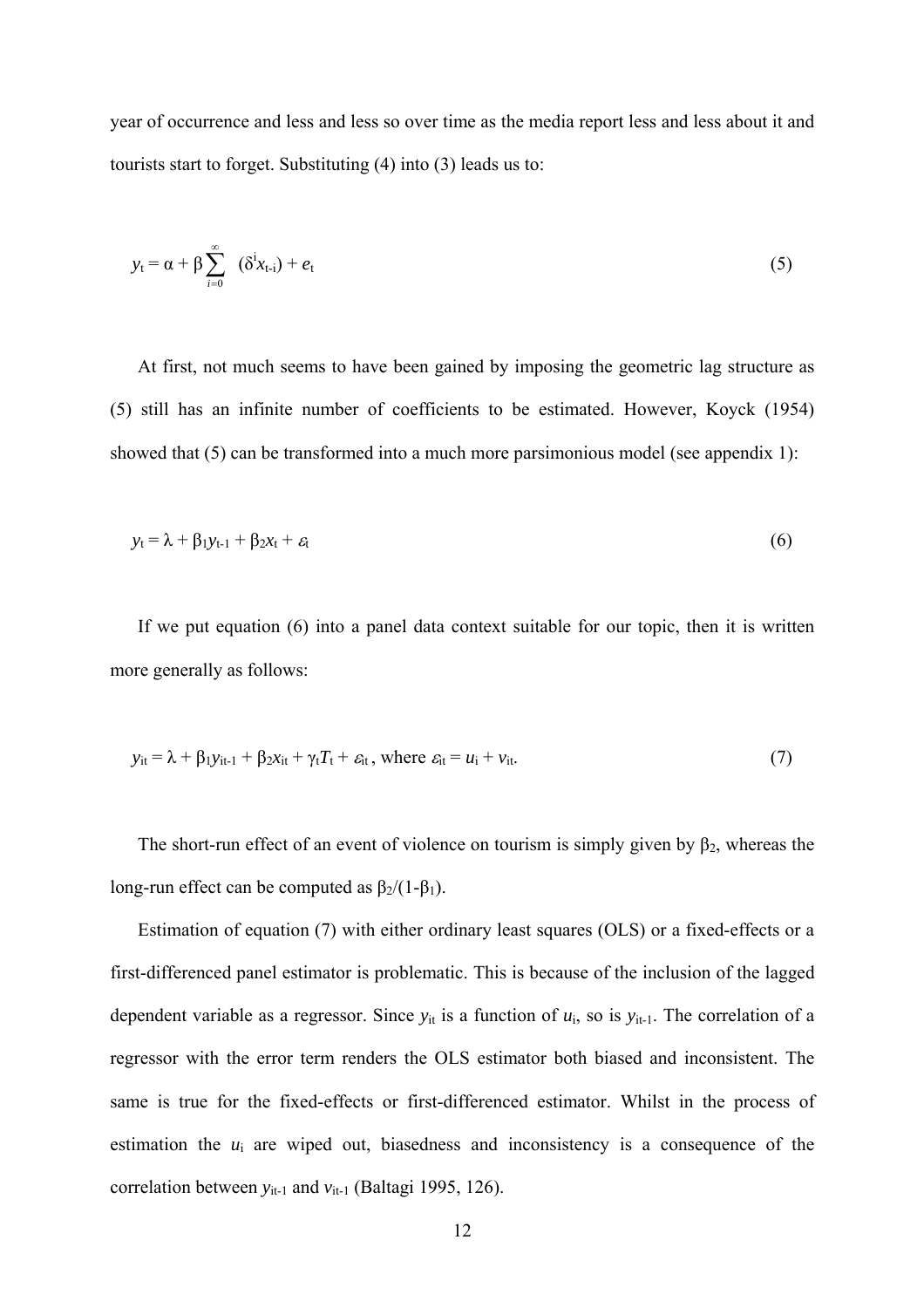There are two ways to estimate equation (7) without bias and consistently. One is to follow Anderson and Hsiao (1981) and to use a two-stage least squares (2SLS) firstdifferenced estimator, that is, a first differenced estimator with instrumental variables. First differencing wipes out the  $u_i$  and using either  $y_{it-2}$  or  $\Delta y_{it-2}$  (that is,  $y_{it-2}-y_{it-3}$ ) as an instrument for *y*<sub>it-1</sub> solves the problem since neither instrument is correlated with ∆*y*<sub>it</sub>. In addition, further lags can be included. Alternatively, one can use the so-called Arellano and Bond (1991) Generalized Method of Moments (GMM) estimator. The basic idea of this estimator is to use all prior dependent variables that are valid instruments, not just *y*<sub>it-2</sub>. We will use the Arellano and Bond dynamic panel estimator as it is more efficient than the 2SLS first-differenced estimator with heteroscedasticity-robust standard errors. Note that in using Arellano and Bond's (1991) GMM estimator, we lose the first two years of data as the lagged dependent variable is one of the explanatory variables and needs to be instrumented for with a further lag.

#### **THE DEPENDENT AND INDEPENDENT VARIABLES**

Tourism demand can be measured by number of tourists or receipts from tourism. We focus on the annual number of tourists (overnight visitors) arriving in a country. Conceptually, we are interested in the impact of political violence on travel to afflicted countries, which is better captured by arrivals. In practical terms, tourist arrivals also has the advantage of being measured with greater precision for the simple reason that it is easier to count tourism numbers than to estimate the expenditures of tourists in the destination country. Tourism receipt data, which are typically taken from the balance of payments statistics suffer from well-known problems of inaccuracy (Sinclair 1998). At the same time, we note that arrivals and receipts are highly correlated with a bivariate correlation coefficient of  $.91$  (n = 3116).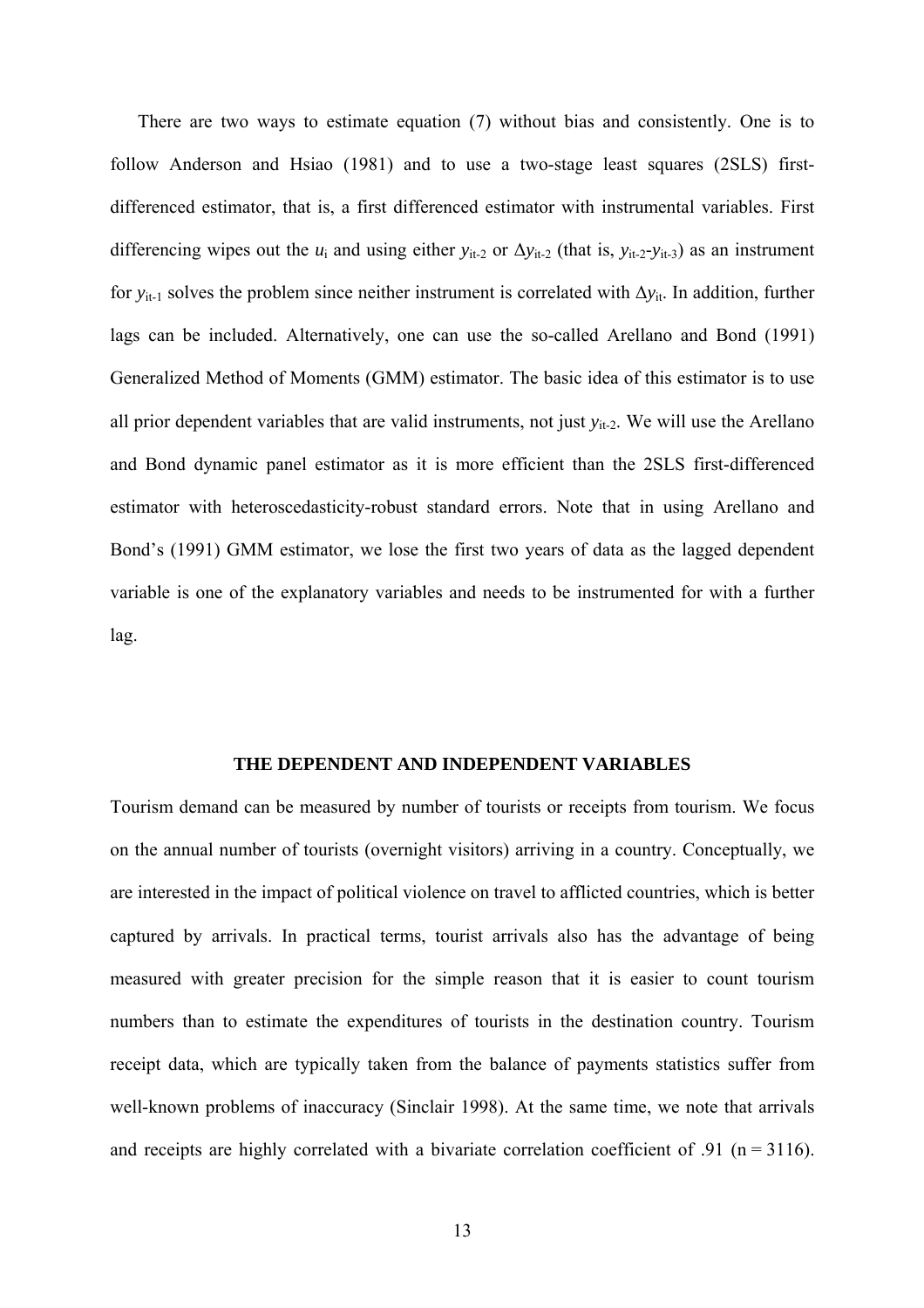Data for tourist arrivals are taken from WTO (various years) and cover the period 1977 to 2000 with missing data for some years for some countries. For most countries, data are only available from 1980 onwards. For all estimations we take the natural log of the dependent variable in order to render its distribution less skewed and to mitigate problems with heteroscedasticity. Our sample consists of all countries for which data are available. In sensitivity analysis, we ran the same models for a sample consisting of developing countries only. The results reported further below are practically identical.

The only variables from the theoretical model not captured by either time- or year-specific dummy variables are *C*, the relative cost of tourism in the destination, and *V*, the extent of political violence. As concerns *C*, we use the real effective exchange rate as a proxy, taken from IMF (2002) and Easterly and Sewadeh (2002). Ideally, one would employ a variable that captures relative prices for tourist goods and services more directly, but no such variable exists. Another disadvantage is that the real effective exchange rate is not available for all countries in our sample, for which our other variables are available. We therefore include it only in additional estimations.

We use a range of independent variables to estimate the effect of various aspects of political instability and political violence. First, we use terrorist event count data from the Protocol for the Assessment of Nonviolent Direct Action (PANDA) data set. These data are generated by a fully-automated 'sparse-parsing' machine coding system from the headline segments of Reuters News Wire Reports. We use a summary measure of events of lethal, sublethal and other terrorist assaults and clashes as well as torture and disappearances. These data are available only for the years 1984 to 1995. They were collected as part of the US State Failure Task Force Project and have been published by King and Zeng (2001). We would have liked to use as well, if only for comparative purposes, data from the ITERATE (International Terrorism Attributes of Terrorist Events) database, which also codes events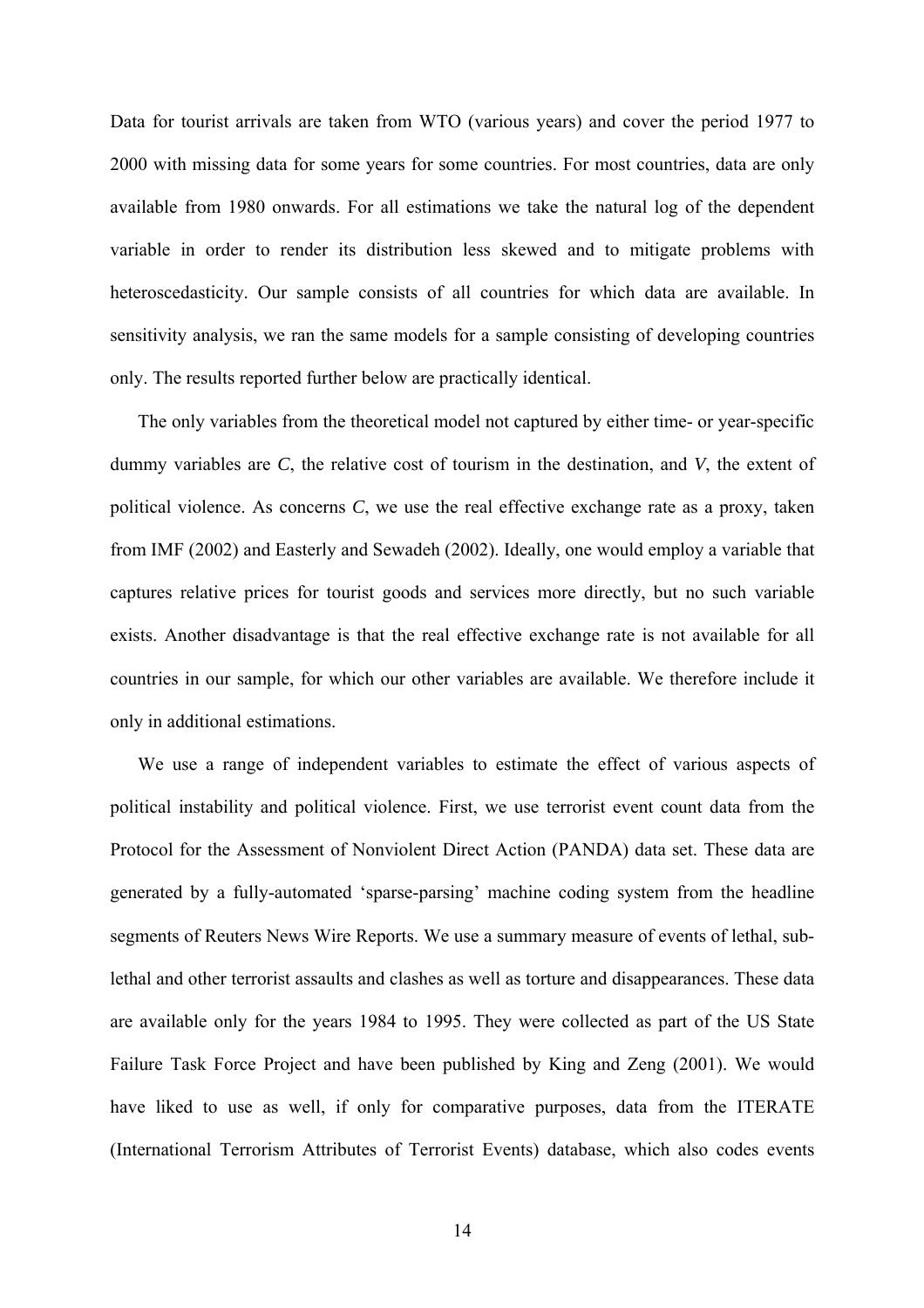from news reports albeit by humans. However, these data are commercially marketed and only available for a substantial fee.<sup>5</sup> Next, we use more general violent event count data from Arthur Banks' Cross-National Time-Series Data Archive, which are also published by King and Zeng (2001) for the period 1977 to 1995. We use the sum of various events of violence (assassinations, acts of guerrilla warfare, purges, riots and revolutions) as defined in Appendix 2.

The major disadvantage of the PANDA terrorist events and Banks' violent events count data is that they do not measure the intensity of violence other than by the number of instability events occurring. Our other independent variables do not share this disadvantage. One of the variables we use is from the International Country Risk Guide (ICRG). Whilst data from this private company, which provides information to international business, are normally prohibitively expensive to get for researchers, data were made available free of charge courtesy of the company. Our variable is the aggregate of two sub-variables. The first subvariable refers to internal conflict, which is defined by the ICRG as 'an assessment of political violence in the country and its actual or potential impact on governance' (ICRG 2002). Coding is on a zero to four scale for three sub-components (civil war, terrorism/political violence and civil disorder) with the scores added up to create an overall score such that zero represents full stability and twelve complete instability. The second sub-variable refers to external conflict and is defined as 'an assessment both of the risk to the incumbent government from foreign action, ranging from non-violent external pressure (diplomatic pressures, withholding of aid, trade restrictions, territorial disputes, sanctions, etc) to violent external pressure (cross-border conflict to all-out war)' (ibid.). Similar to internal conflict, the overall score is the sum of three scores ranging from zero to four scores referring to the subcomponents war, cross-border conflict and foreign pressures. Our aggregate variable is the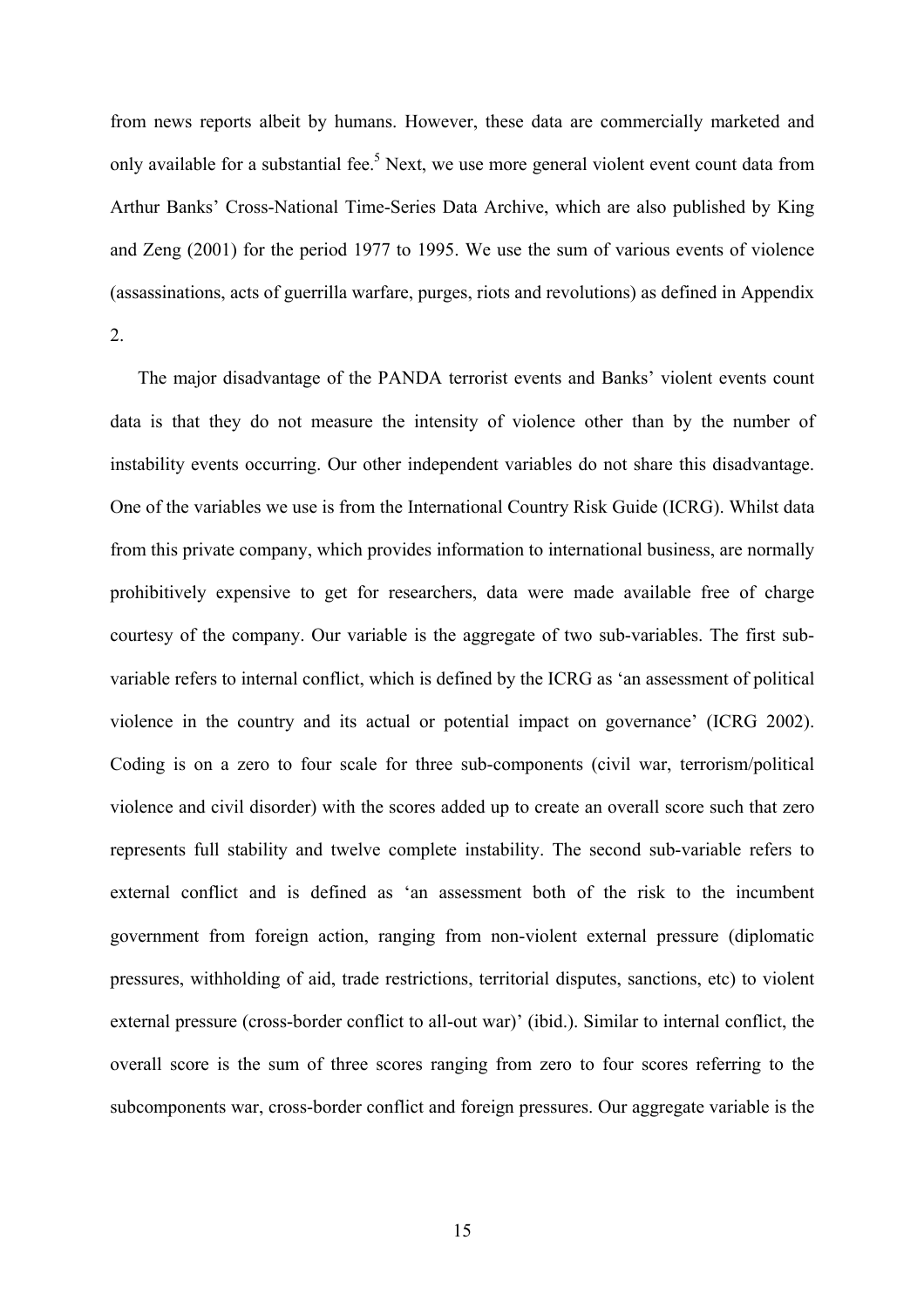simple average of the two sub-variables and we reversed the scale such that a higher value represents greater conflict. Data are available for the period 1984 to 2000 only.

The main disadvantage of the ICRG data is their subjectiveness as data are assessed and coded by experts into an ordinal scale of instability magnitude. Next, we therefore also constructed a variable measuring the extent of armed conflict (both internal and external) based on data from the Uppsala Conflict Data Project (Gleditsch et al. 2002), which is available for the full time period 1977 to 2000. We prefer this data set to the well known Correlates of War data set (Singer 2003) as it has a lower minimum threshold of 25 casualties for coding an event as violent conflict as opposed to the 1000 casualties threshold of the Correlates of War project. The variable was coded as zero if there was either no armed conflict on the territory of a country or armed conflict below the minimum threshold of 25 casualties. It was coded as one if there was a minor armed conflict, defined as any type of armed conflict resulting in more than 25 but less than 1000 casualties in any one year. The variable was coded as two, if the conflict was of intermediate nature, defined as at least 25 but less than 1000 casualties in any one year in addition to an accumulated total of at least 1000 deaths. Three is the code for large conflicts, which require more than 1,000 battle deaths in a single year to qualify. Note that the reference point for coding is whether the conflict takes place on the territory of a country, whereas a conflict is not coded for a country participating in a conflict outside its own territory. Thus, for example, the NATO war against Yugoslavia is coded as a conflict for Yugoslavia, but not the NATO countries.

Next, to assess the impact of the violation of personal integrity rights upon tourism, we constructed a variable with data from the two Purdue Political Terror Scales (PTS), which are available for the period 1980 to 2000. One of the two PTS is based upon a codification of country information from Amnesty International's annual human rights reports to a scale from 1 (best) to 5 (worst). Analogously, the other scale is based upon information from the United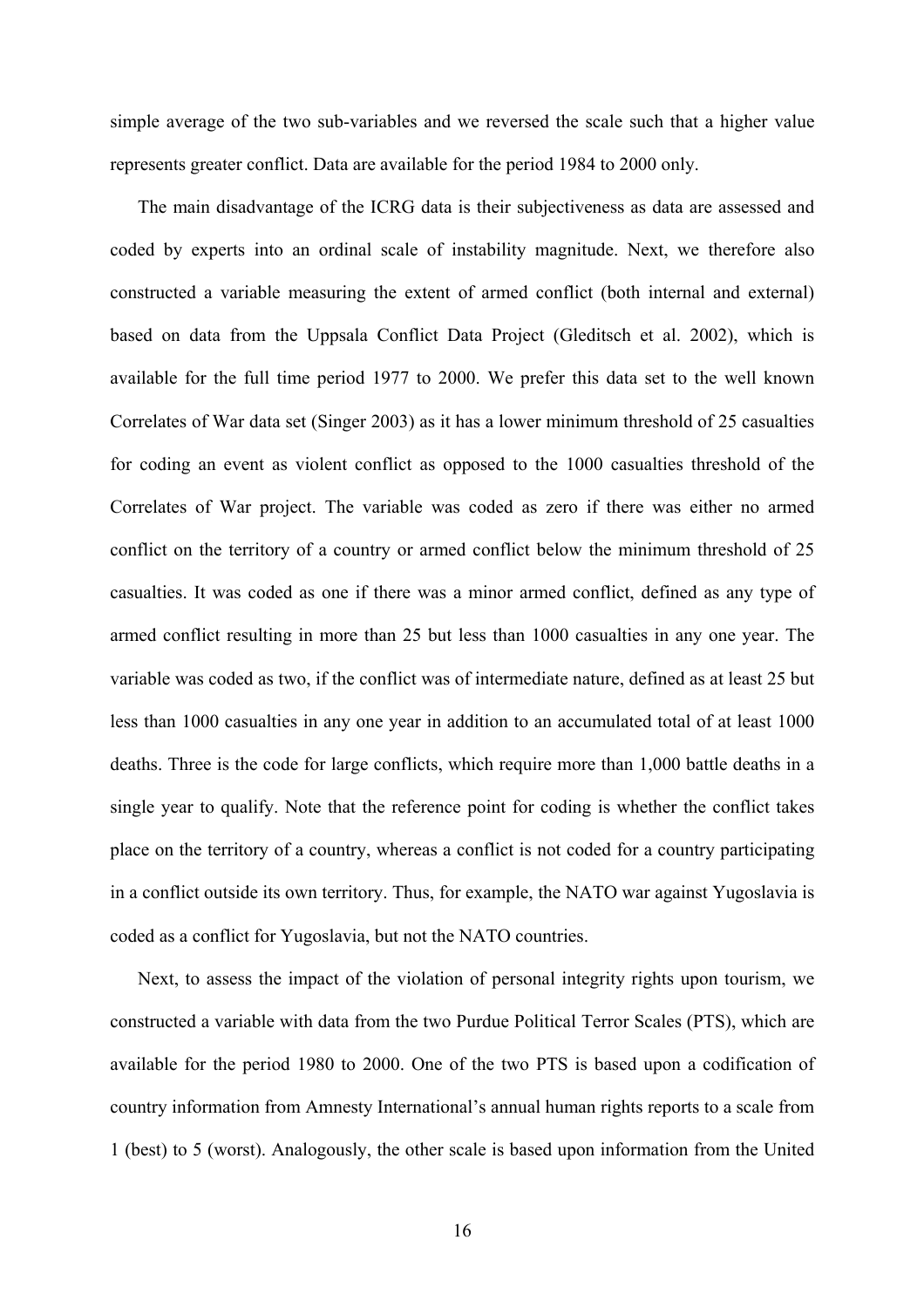States Department of State's Country Reports on Human Rights Practices. Codification is according to rules as follows:

1. Countries … under a secure rule of law, people are not imprisoned for their views, and torture is rare or exceptional… Political murders are extraordinarily rare.

2. There is a limited amount of imprisonment for non-violent political activity. However, few are affected, torture and beatings are exceptional… Political murder is rare.

3. There is extensive political imprisonment, or a recent history of such imprisonment. Execution or other political murders and brutality may be common. Unlimited detention, with or without trial, for political views is accepted…

4. The practices of Level 3 are expanded to larger numbers. Murders, disappearances, and torture are a common part of life... In spite of its generality, on this level violence affects primarily those who interest themselves in politics or ideas.

5. The violence of Level 4 has been extended to the whole population… The leaders of these societies place no limits on the means or thoroughness with which they pursue personal or ideological goals.

The simple average of the two scales was used for the present study. If one index was unavailable for a particular year, the other one available was taken over for the aggregate index. Data are taken from Gibney (2002).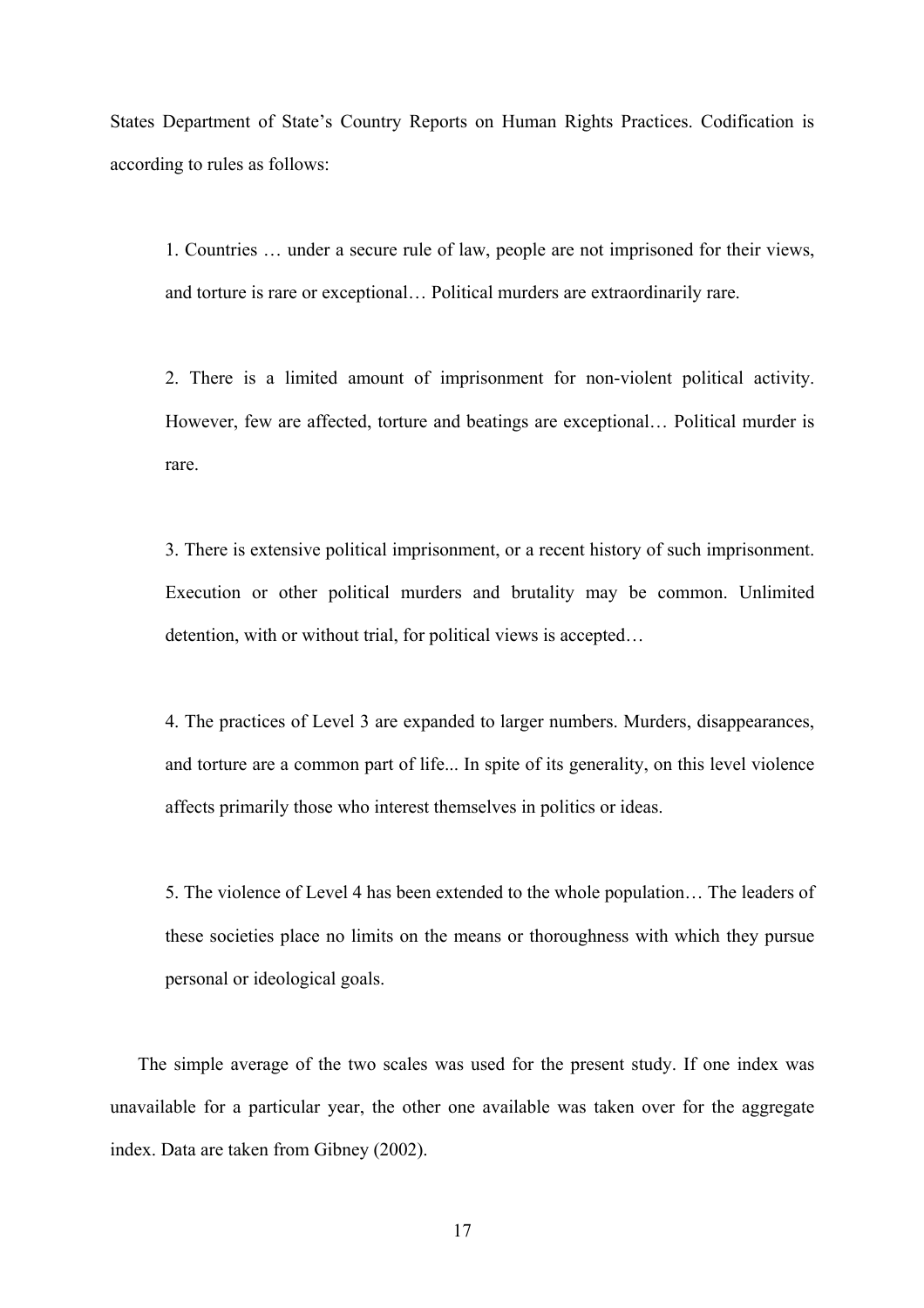This completes our variables of instability and political violence. In addition, we would have also liked to test for the effect of foreign travel advice on tourism. However, the British Foreign and Commonwealth Office was not able to produce historic records of its travel advice.

Lastly, we also want to test whether repressive political regimes, stable or not, also negatively affect tourism. We therefore constructed a further variable as the unweighted sum of the political rights and civil liberties index published by Freedom House (2001). Our data cover the period 1979 to 2000. Political rights refer to, for example, the freedom to organize in political parties or groupings, the existence of party competition and an effective opposition as well as the existence and fairness of elections including the possibility to take over power via those elections. Civil liberties refer to, for example, the freedom of the media, the right to open and free discussions, the freedom of assembly, the freedom of religious expression, the protection from political terror and the prevalence of the rule of law. The two indices are based on surveys among experts assessing the extent to which a country effectively respects political rights and civil liberties, both measured on a 1 (best) to 7 (worst) scale. A combined freedom index was constructed by adding the two indices. Using Freedom House data over a period of time is not unproblematic since the scale, with which countries are judged, changes slightly over time and it is not designed as a series. Indeed, some cases (for example, Mexico and Uruguay) rise and fall along the scale in association with global changes in the number of countries that are democratic in years in which these countries exhibited no institutional change. This is particularly problematic in the middle parts of the Freedom House scale. However, Freedom House data are available for many more countries than, for example, the so-called Polity data (Gurr and Jaggers 2000), which do not suffer from this problem, and are therefore used here. In sensitivity analysis we used Polity data instead, which hardly affected the results.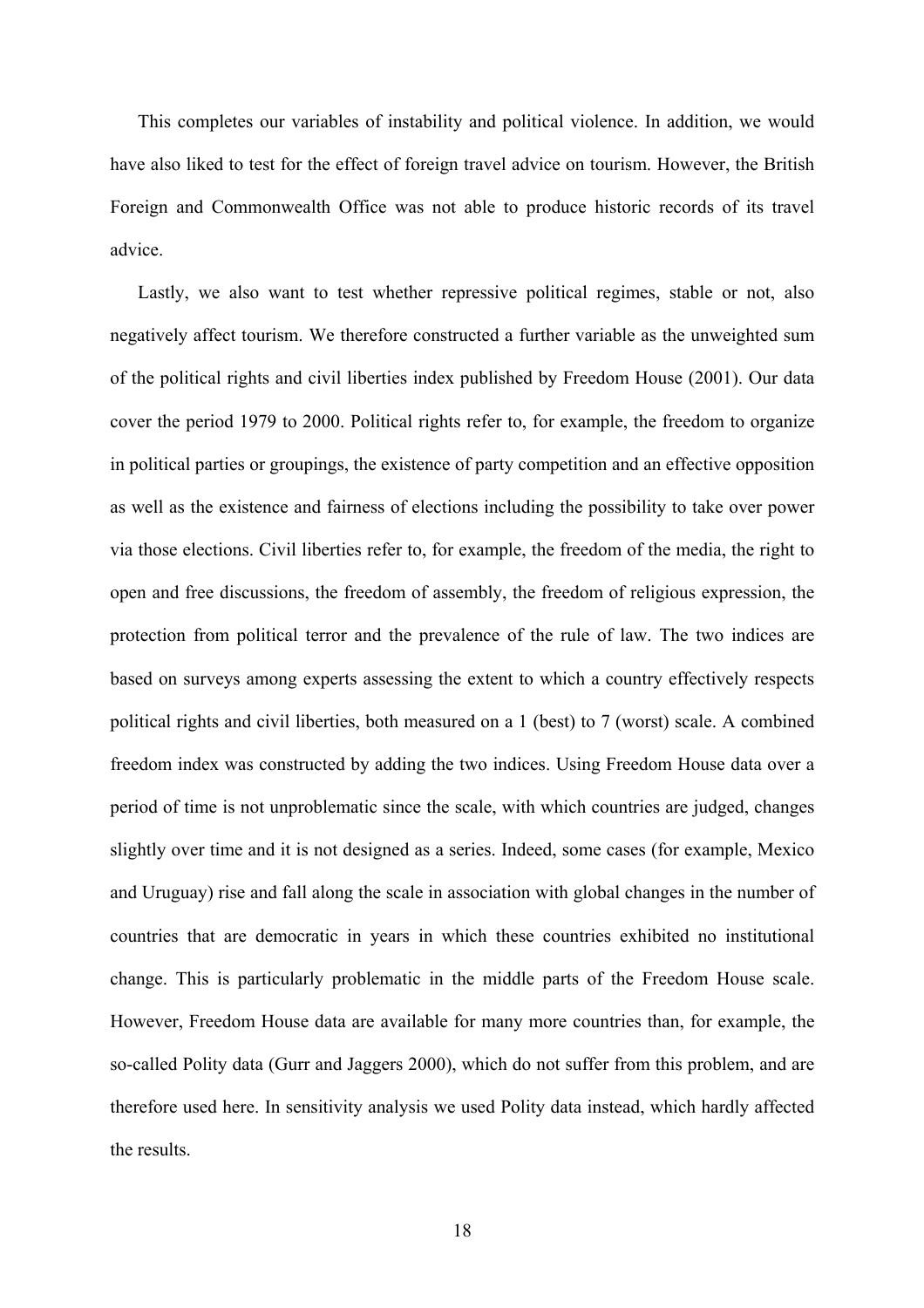Table 1 provides summary descriptive variable statistics. In pre-testing we included squared terms of the dependent variables to search for non-linear effects, but failed to find evidence for them. For the same reason, we divided the sample into two sub-samples, one with countries characterized by high violence, the other by low violence. The impact of violence on tourism was not systematically different across the sub-samples.

< Insert Table 1 about here >

#### **RESULTS**

We start with the fixed-effects model with contemporaneous effects only, for which table 2 provides estimation results. Due to stark differences in data availability both across time and countries, we begin with estimating each of our main explanatory variables of violent political conflict in isolation. The PANDA count of terrorist events, the Banks' count of violent events, the Uppsala and ICRG conflict variables and the human rights violation variable are all statistically significant with the expected negative sign (columns I to V). Next, we combine variables with each other and add the other control variables autocracy and the real effective exchange rate in separate estimations. In column VI, the PANDA count of terrorist events variable is combined with human rights violation and autocracy. As before, human rights violations and the terrorist events count are statistically significant, but autocracy is not. Analogous results obtain if the PANDA variable is replaced with the Banks' violent events count variable in column VII, the Uppsala conflict variable in column VIII or with the ICRG variable in column IX. Next we also add the real effective exchange rate, which reduces the sample size further. Results reported in columns X to XIII are very similar and the coefficient of the exchange rate variable is negative and statistically significant as expected. Finally, in column XIV results from the most general model are reported, where we only exclude the real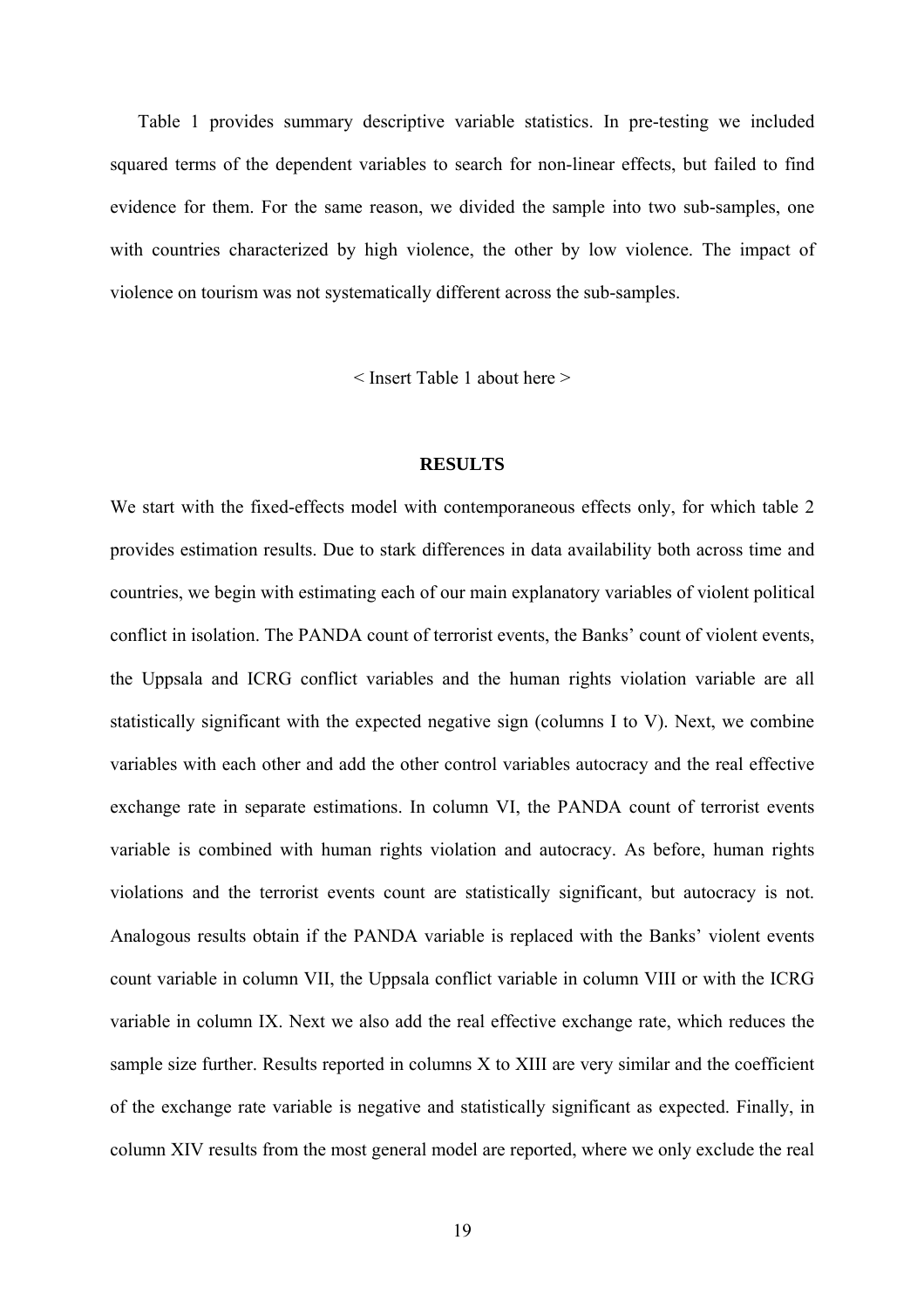effective exchange rate variable and use the Uppsala conflict variable rather than the conceptually similar ICRG variable in order to prevent a further reduction in sample size. The PANDA variable is the only one to become statistically insignificant. The Ramsey RESET tests cannot always reject the hypothesis of no omitted variables. One variable that is likely to be omitted is of course the lagged dependent variable.

#### < Insert Table 2 about here >

Table 3 therefore repeats the estimations of Table 2, but with Arellano and Bond's GMM panel estimator and a lagged dependent variable, allowing for a lagged effect of the explanatory variables on tourist arrivals. The PANDA count of terrorist events and the Banks' count of violent events variables, the Uppsala and ICRG conflict variables and the human rights violation variable are all statistically significant with the expected negative sign as before. Combining variables and adding the autocracy variable does not change much for our variables of violent political conflict and human rights violations, but the autocracy variable itself now becomes highly significant in some model estimations. This suggests that a change in a country towards a more repressive political regime might impact upon tourist arrivals with lag rather than contemporaneously. Further adding the real effective exchange rate to the estimations does not change results much. However, the exchange rate variable itself is highly insignificant in the dynamic model. The last column reports the most general model results, which are very similar in terms of statistical significance to the estimations from the more restricted model specification.

< Insert Table 3 about here >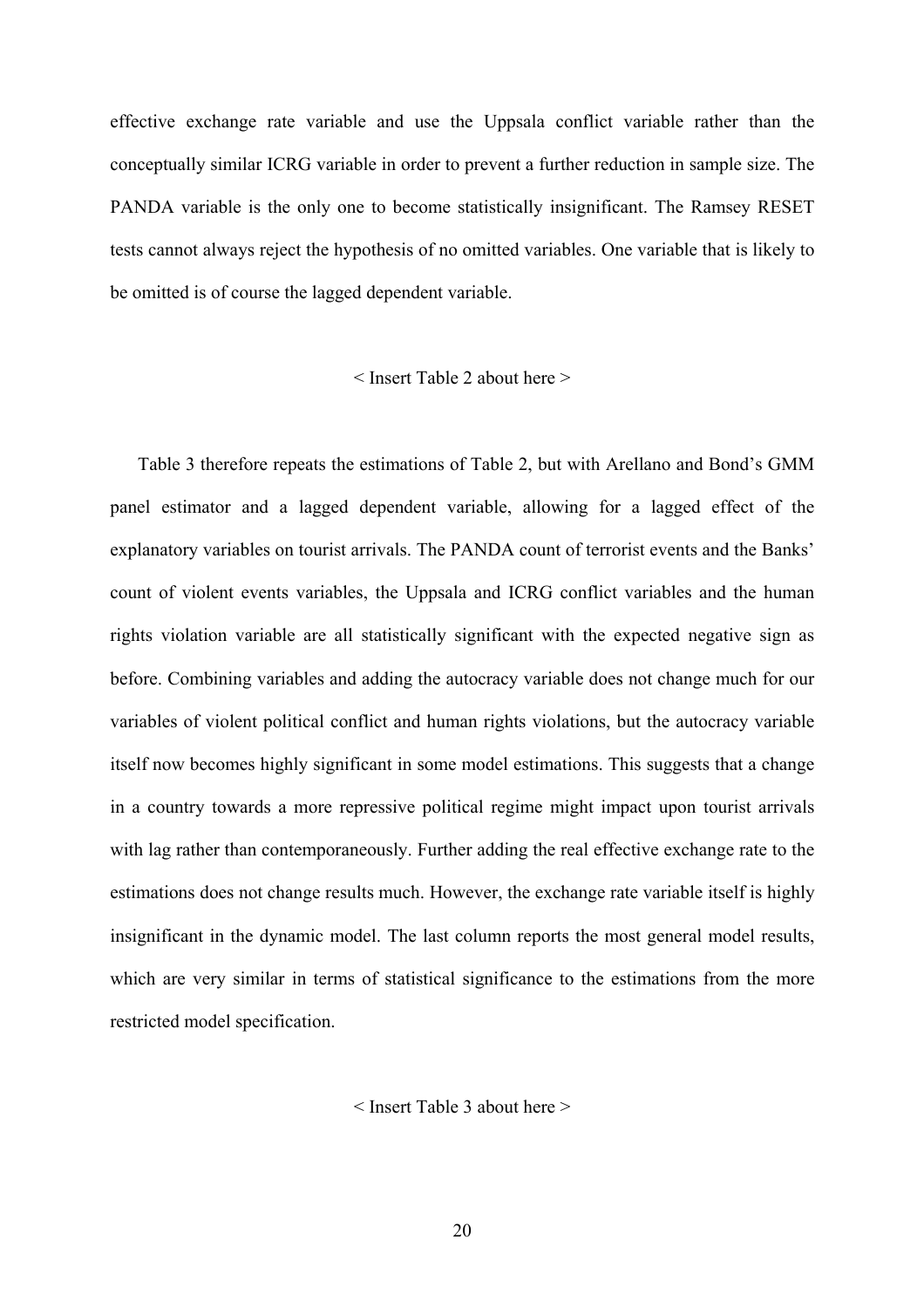One might wonder whether the impact of political violence on tourism depends on the size of the country. Large and diverse countries are likely to have some unique characteristics that cannot be easily substituted for in travelling to another country. Similarly, some tourism is combined with business travel, which might not be deterred as much as tourism for recreational purposes only. Unfortunately, many countries do not report the share of travel that falls into the category business travel and we have no direct measure of a destination country's diversity either. In their absence, we assume that richer countries attract more business travel and that population size or, alternatively, land area proxy the size and diversity of countries. We have tested for an interaction effect of these three variables with our variables of political violence. The interaction effects generally do not assume statistical significance, however. The only exception is that a large population size reduces the negative impact of conflict intensity as measured by the Uppsala data.

We have also divided the sample into those countries, which are heavily dependent on tourism receipts, and those, which are only mildly dependent. To do so, we have taken the median of the average tourism receipt to exports ratio as the criterion to split the sample. For simplicity and to maximize sample size, we concentrate on fixed-effects estimation with the variables entered in isolation, but the main results are the same if other control variables are entered or the dynamic GMM estimator is used. Table 4 shows the coefficients of the political violence variables for both samples. $<sup>6</sup>$  $<sup>6</sup>$  $<sup>6</sup>$  Interestingly, the coefficients of the political violence</sup> variables sometimes do not assume statistical significance in the sample of countries that are heavily dependent on tourism receipts. Even where they are significant, the coefficient size is always smaller than the respective coefficient size for the sample of countries that are only mildly dependent on tourism receipts. The explanation for this difference is probably that countries, which earn much of their exports from tourism receipts, are very attractive countries with characteristics that are not easily substituted for. Events of political violence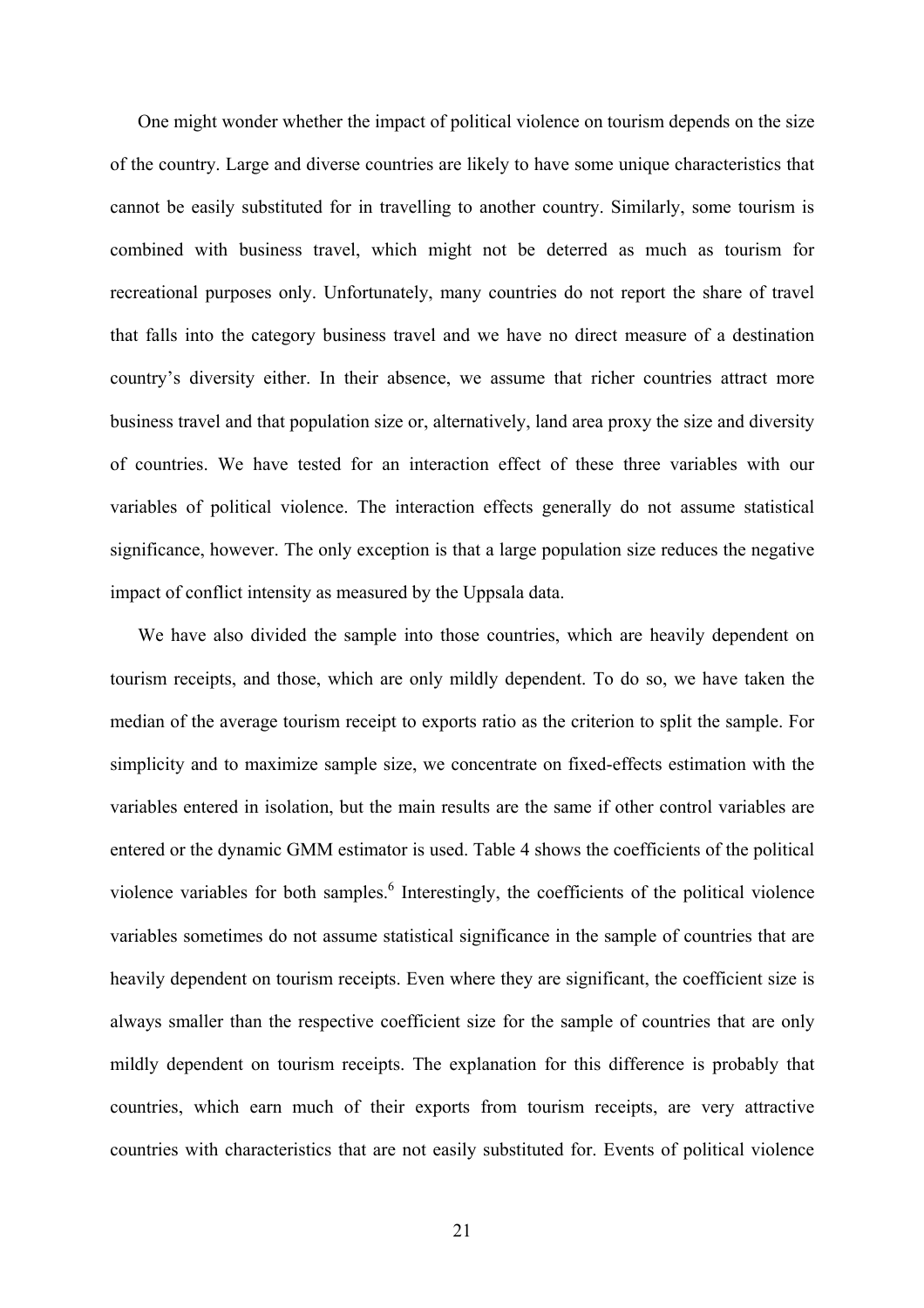therefore have a lower impact than on less attractive countries with more easily substitutable characteristics.

#### < Insert Table 4 about here >

What about spillover effects of political violence on tourism in other countries of the same region? To analyze this question, we have grouped countries into 18 regions of the world following the regional classification used in WTO (various years): North America, Central America, the Caribbean, South America, Western Europe, Eastern Europe, the Balkans, Eastern Africa, Middle Africa, Northern Africa, Southern Africa, Western Africa, the Middle East, Central Asia, East Asia, South East Asia and, finally, the Pacific. We then computed regional aggregates of violence events. Obviously, such aggregation is only possible for the cardinal Banks' count of violent events and the PANDA count of terrorist event variables, but not for the other ordinal variables. In addition, we also calculated a variable measuring the difference between the average number of violent events in the region relative to the world average to look for substitution effects amongst regions. Table 5 presents the estimation results. In fixed-effects estimation, there is evidence for a spill-over effect within regions as higher political violence in the region further reduces tourism even after controlling for the extent of political violence within the country itself. There is also a substitution effect amongst regions as a higher average level of political violence within one region relative to the world average yet further reduces tourism within countries of that region. Surprisingly though, the spill-over and regional substitution effects become insignificant in the dynamic GMM model, whereas the national counts of violent events remain significant.

< Insert Table 5 about here >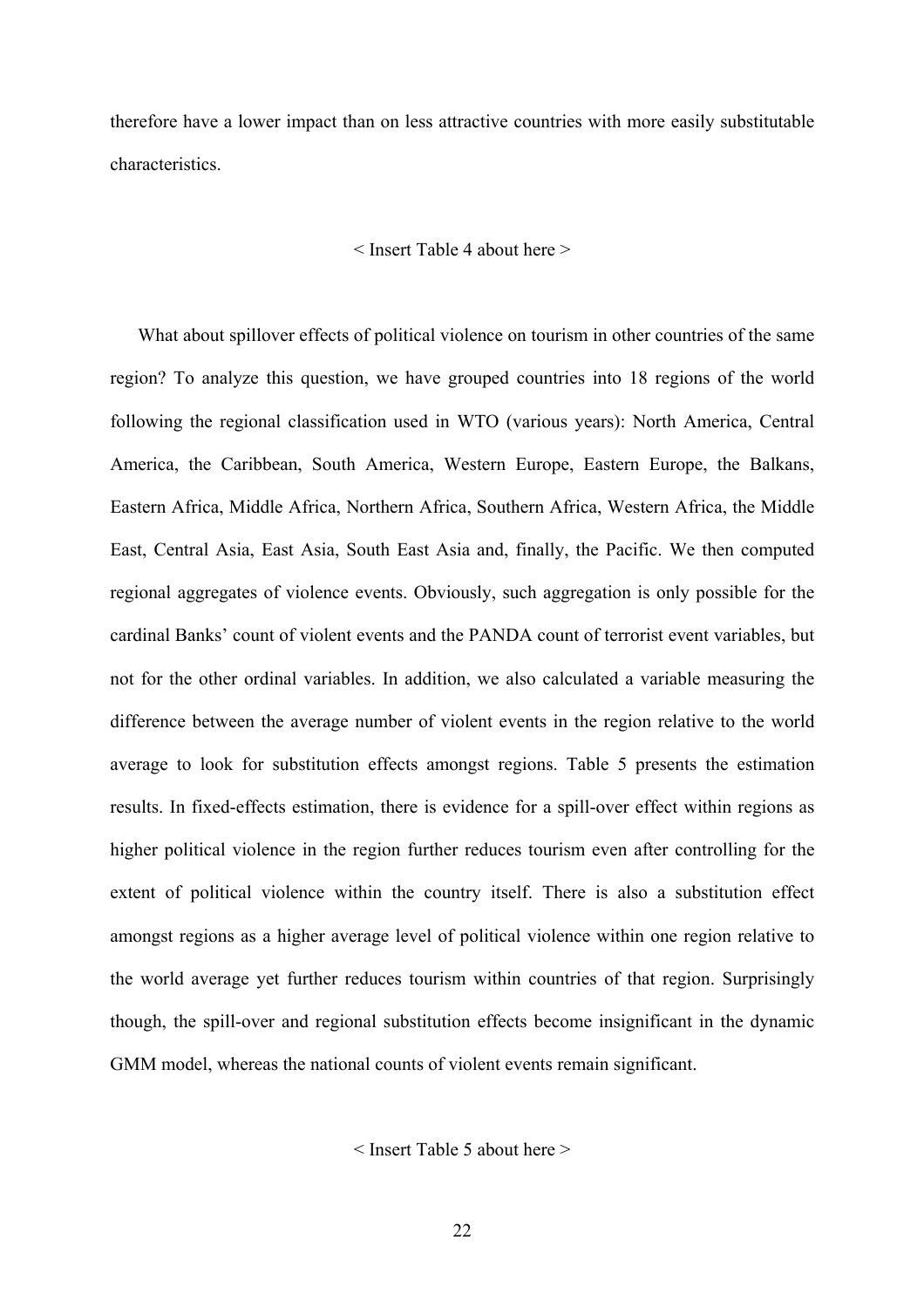#### **DISCUSSION**

We have seen so far that political violence consistently has a negative impact upon tourist arrivals. How strong is the effect of such violence on tourism? Table 6 looks at the effect of a one standard deviation increase in our variables of political violence on tourist arrivals.<sup>[7](#page-31-2)</sup> Variables are held in different units and have different distributions, which is why the estimated coefficients cannot be compared directly with each other. However, the method of so-called (semi-)standardized coefficients allows us to compare the effect of variables held in different units with each other, with a one standard deviation increase in a variable representing a 'substantial' increase. Starting with contemporaneous effects only, we see that a substantial increase in the PANDA terrorist events count variable lowers tourist arrivals by 8.8%, a one standard deviation increase in the Banks' count of violent events variable by 5.7%. A one standard deviation increase in either of the two conflict measures decreases tourist arrivals by 22%. A substantial increase in human rights violation has the strongest effect at 32%. Interestingly, this ordering in the magnitude of importance confirms qualitative analysis of a limited number of case studies undertaken by Pizam (1999).

In a dynamic context, we see that the short-term effect is often considerably smaller than the long-term effect, suggesting that lagged effects are important. The long-term effects of human rights violation and our two conflict measures are of similar importance: a substantial increase lowers tourist arrivals by around 27% in the long run. The effect of the PANDA terrorist events and Banks' violent events count is again much lower at 14.8% and 8.4%, respectively. Note that the effects from the dynamic model are not directly comparable to the effects from the fixed-effects model with contemporaneous effects only as they derive from two different model specifications.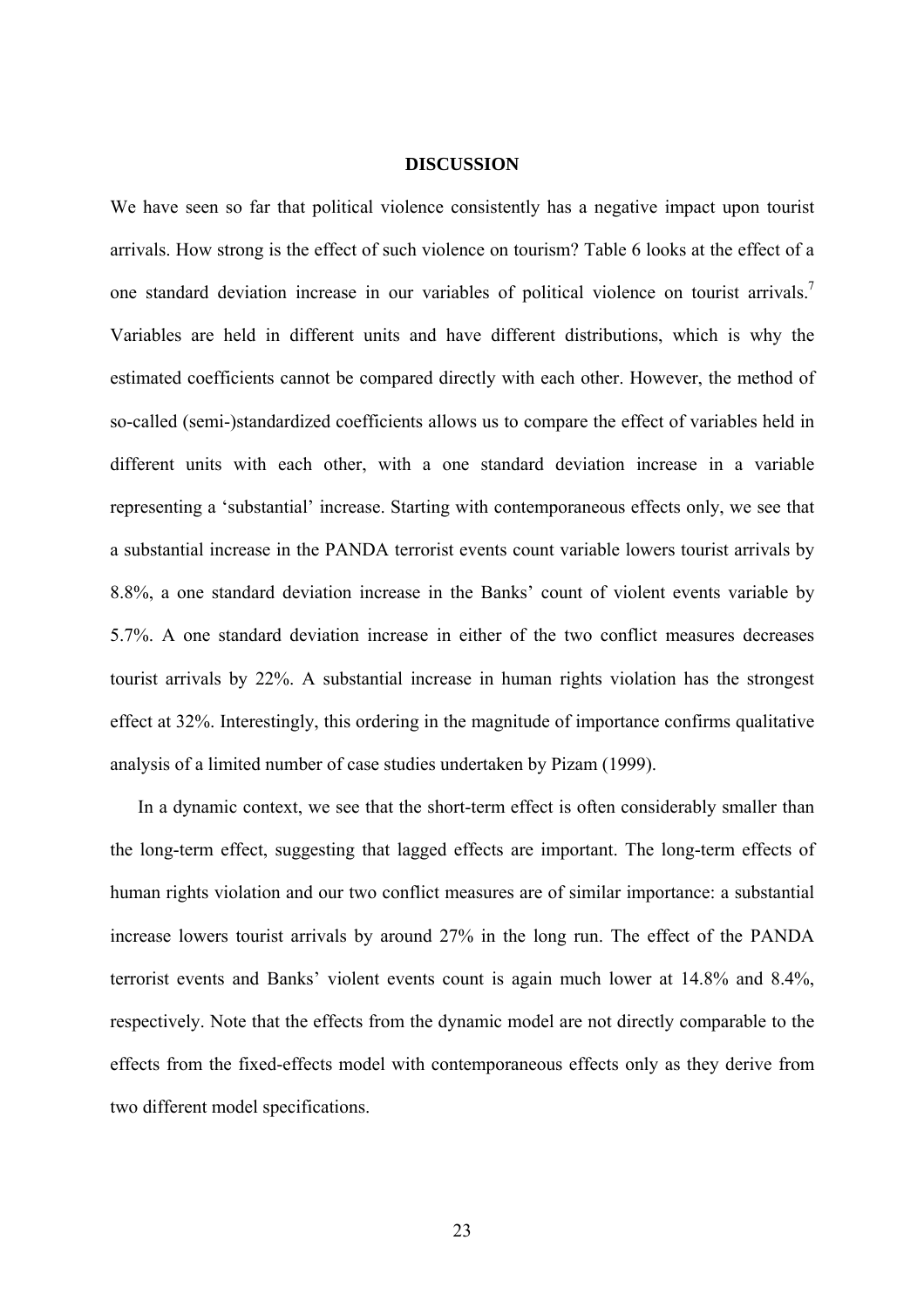#### < Insert Table 6 about here >

With respect to autocracy, our results suggest that it might have a negative impact on tourism only if lagged effects are taken into account, not if we restrict the model to contemporaneous effects. That autocracy impacts upon tourism only if lagged effects are taken into account might have its explanation in the fact that a change in the political regime towards autocracy does not directly threaten tourists unless it is accompanied by violent events. Over the longer run, however, autocratic regimes become less attractive to tourists as they tend to restrict more the entertainment opportunities and the free movement of tourists than more democratic regimes do.

We find the expected negative effect of a higher real effective exchange rate on tourist arrivals in the model with contemporaneous effects only. It is insignificant in the dynamic model. This is to be expected, however, since changes in the exchange rate should not have any lagged effect on tourism.

#### **CONCLUSION**

Naturally, tourists are sensitive to events of political violence in their holiday destination as such events jeopardize a relaxed and unconcerned holiday. Our analysis suggests that policy makers in tourist destinations are rightly concerned about safety and stability. Substantial increases in political violence lower tourist arrivals in the long run by about one quarter in our global sample. Interestingly, however, those mildly dependent on tourism receipts are more vulnerable to the impact of political violence. The reason for this is probably that these countries have few unique characteristics and can therefore easily be replaced by other more peaceful holiday destinations with similar characteristics.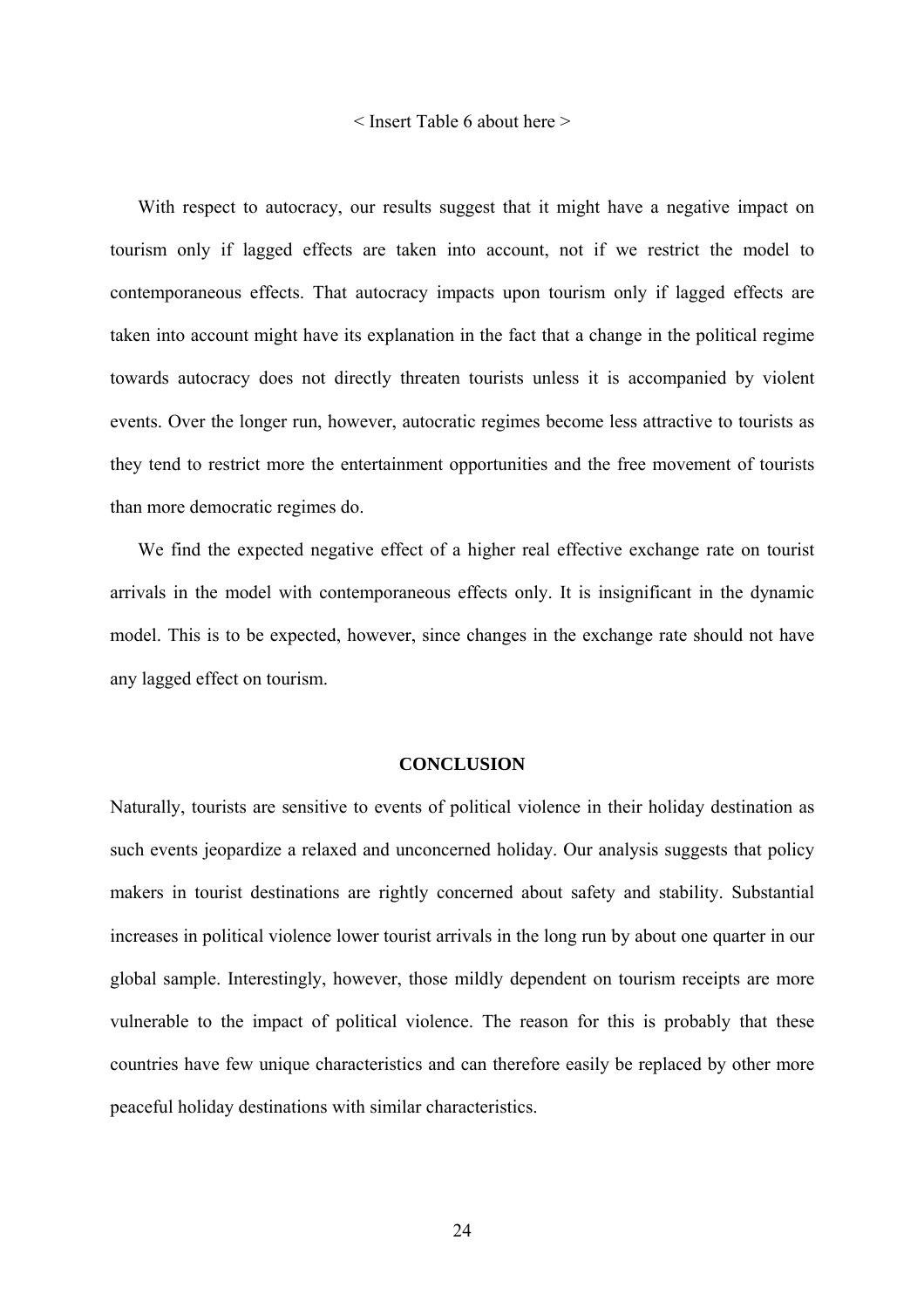Our results confirm only partly the hypothesis that autocratic regimes are not detrimental to tourism as long as they do not resort to political violence and are regarded as stable. We estimate a negative effect of autocracy on tourist arrivals if lagged effects are taken into account. Travel is more difficult and more constrained in autocratic regimes than in democratic countries as anyone who has extensively traveled around the world will confirm.

Political violence harms and kills people that are often innocent and even though the direct costs in terms of injury and loss of life have not stood in the limelight of this article, we do not want to downplay the suffering caused by violent events. Rather, the objective of this article has been to demonstrate rigorously that such events harm affected countries also indirectly in significantly lowering tourist arrivals. There is an additional incentive for policies, which aim to contain political violence and aim to achieve stability and peace. Our results suggest that policy makers should also be concerned about the negative effects of political violence outside their own country, but within their region. Violent conflict is well known to be detrimental to economic growth in developing countries at least in the short run (Murdoch and Sandler 2002) and the negative impact on tourism is one of the ways in which violent conflict harms the economy.

Political violence is bad news for a country's tourism even if no tourist ever becomes physically harmed or killed. The good message, on the other hand, is that if the violence stops and the country manages to revert its negative image in the international media, then tourism can bounce back. Hall (1994, 94) suggests that experience 'indicates that tourism can recover rapidly following the cessation of conflict'. There is therefore a second dividend to peacemaking in countries attractive to tourists, but shattered by political violence.

In terms of future research, at least three issues are worth pursuing. One is an analysis of why the spill-over effect of political violence on other countries within a region as well as substitution effects between regions appear to be prominent only in the short-run, but

25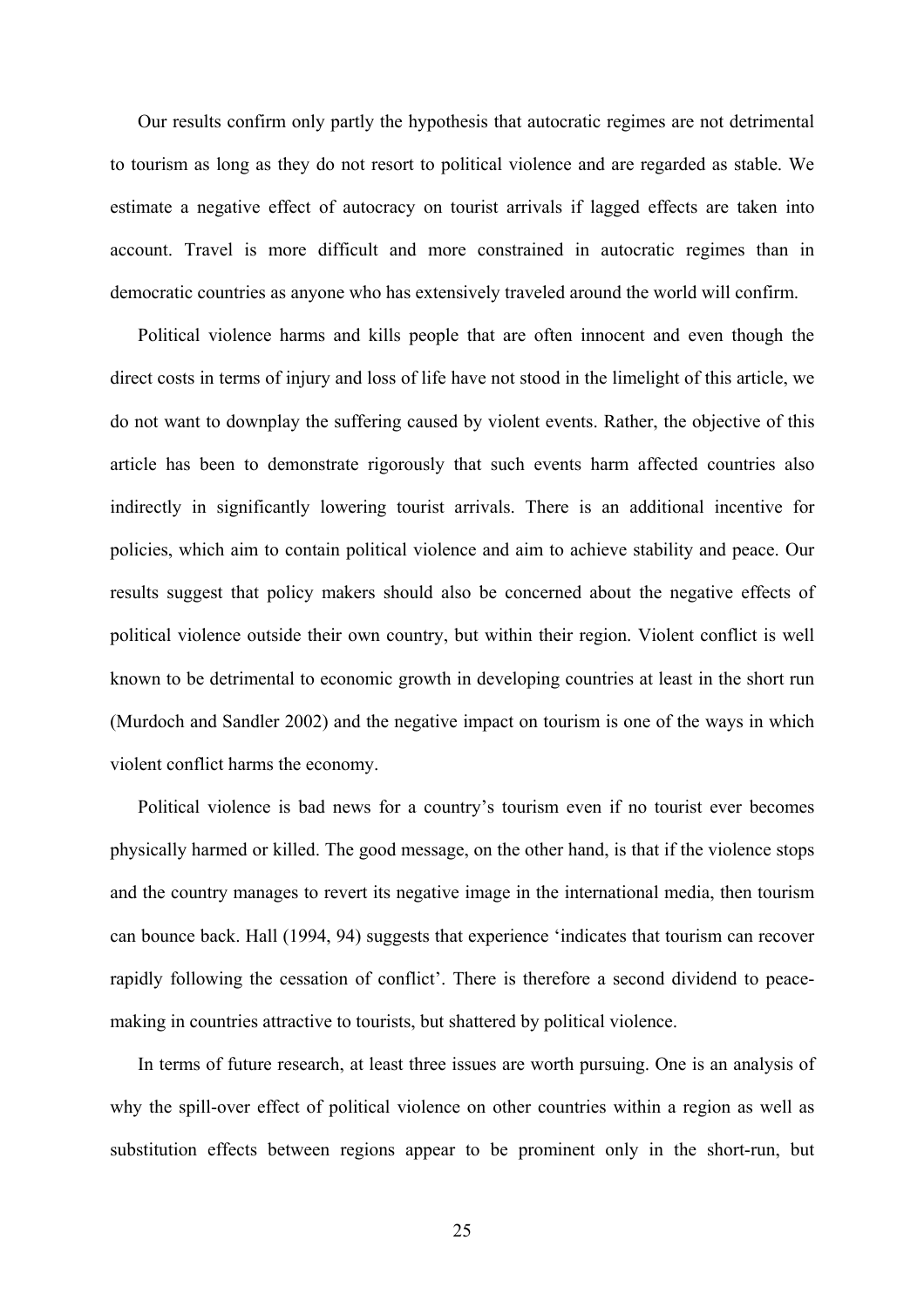disappear in a dynamic estimation framework. Second is an examination of the effect of nonpolitical violence and crime on tourism. Qualitative evidence for such a link is provided by Teixeira (1995, 1997) for Brazil, by De Albuquerque and McElroy (1999) for the Caribbean and by Ferreira (2000) for South Africa. Levantis and Gani's (2000) study of the effect of crime on tourist arrivals in four small Caribbean and four South Pacific island states represents one of the very few quantitative studies. The challenge is to find good data for the actual or at least perceived exposure of tourists to crime. Another issue worth addressing is a better understanding of why human rights violations deter tourism so strongly as our results have shown. That violent conflict deters tourists is plausible, but the link with human rights violations is less clear. Our general model specification shows that the human rights variable is statistically significant even after controlling for all sorts of violent political events. We hope to tackle these questions in the future.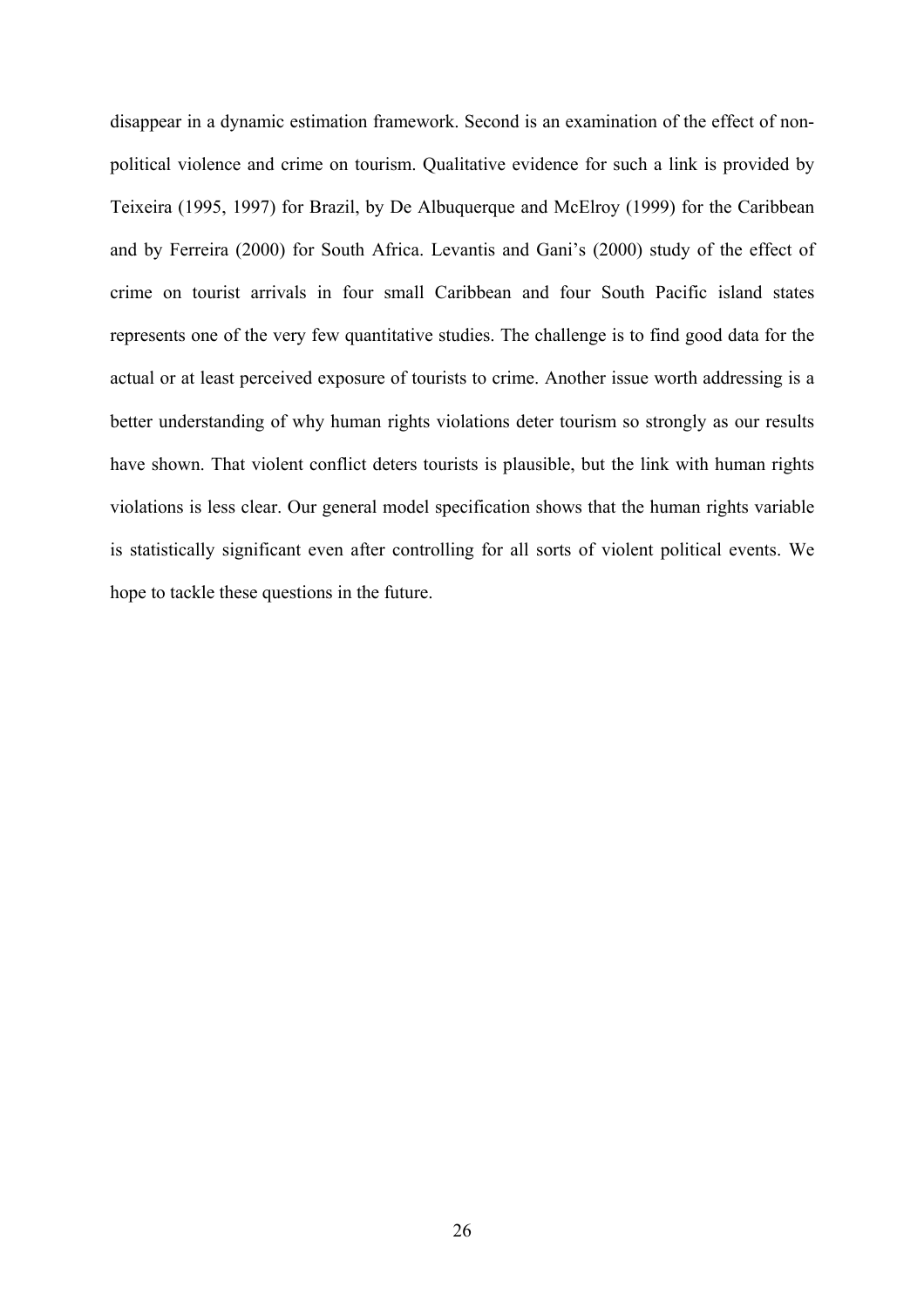#### **APPENDIX 1**

### **The Koyck Transformation**

Koyck (1954) showed how equation

$$
y_t = \alpha + \beta \sum_{i=0}^{\infty} (\delta^i x_{t-i}) + e_t
$$
 (5)

can be transformed into equation

$$
y_t = \lambda + \beta_1 y_{t-1} + \beta_2 x_t + \varepsilon_t \tag{6}
$$

The transformation works in lagging (5) by one period, multiplying by a constant factor  $\gamma$  and subtracting this transformed equation from (5) to get:

$$
y_{t} - \gamma y_{t-1} = [\alpha + \beta \sum_{i=0}^{\infty} (\delta^{i} x_{t-i}) + e_t] - \gamma [\alpha + \beta \sum_{i=1}^{\infty} (\delta^{i} x_{t-i}) + e_{t-1}]
$$
(A.1)

This can be simplified into

$$
y_t - \gamma y_{t-1} = \alpha(1-\gamma) + \beta x_t + (e_t - e_{t-1})
$$
\n(A.2)

Solving for  $y_t$  and defining  $\lambda = \alpha(1-\gamma)$ ,  $\beta_1 = \gamma$ ,  $\beta_2 = \beta$  and  $\varepsilon_t = (e_t - e_{t-1})$ , we arrive at (5):

$$
y_t = \lambda + \beta_1 y_{t-1} + \beta_2 x_t + \varepsilon_t \tag{5}
$$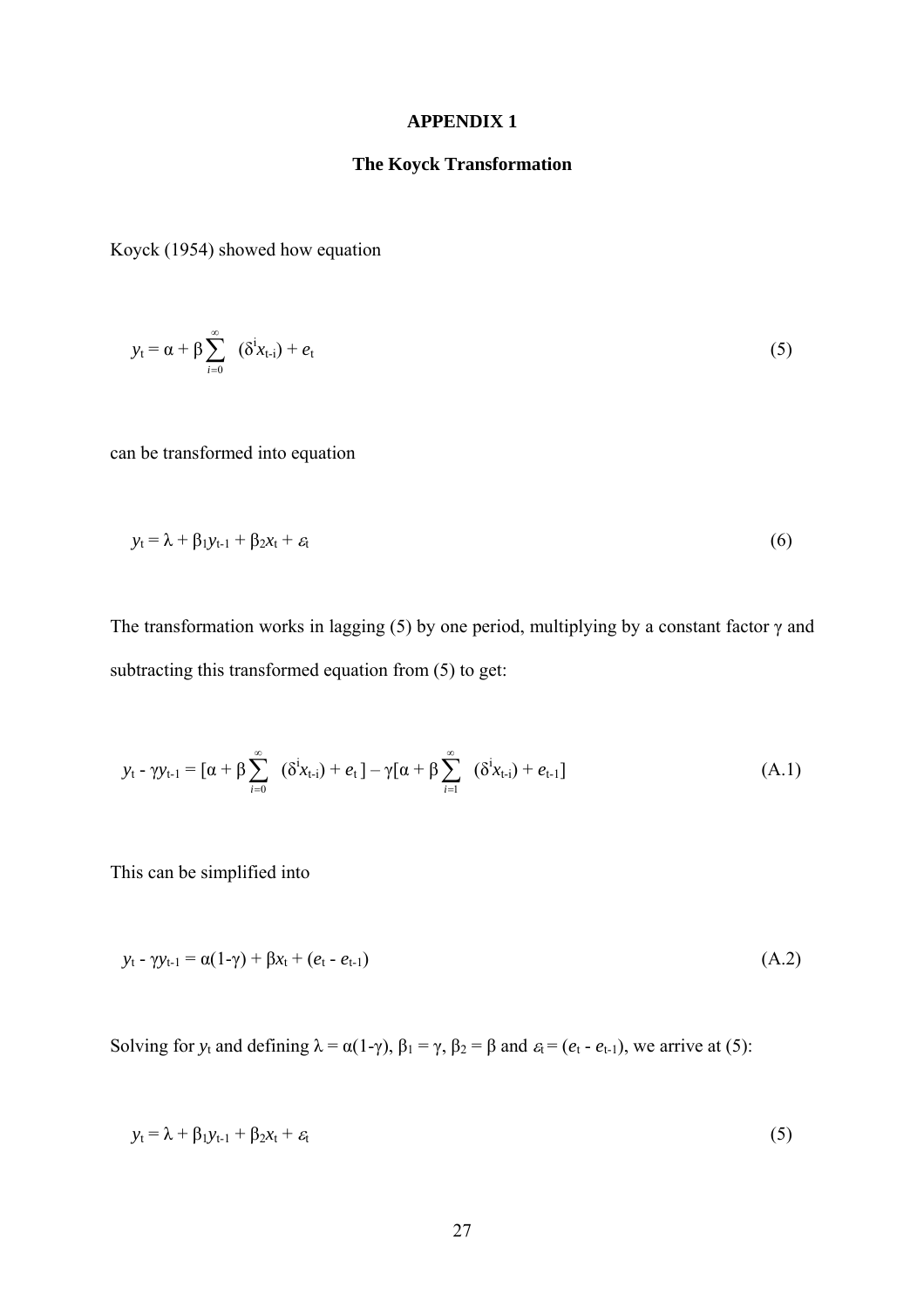#### **APPENDIX 2**

#### **Types of violent conflict in Banks' violent events count variable**

- Assassinations: any politically motivated murder or attempted murder of a high government official or politician.
- Acts of guerrilla warfare: any armed activity, sabotage, or bombings carried on by independent bands of citizens or irregular forces and aimed at the overthrow of the present regime.
- Purges: any systematic elimination by jailing or execution of political opposition within the ranks of the regime or the opposition.
- Riots: any violent demonstration or clash of more than 100 citizens involving the use of physical force.
- Revolutions: any illegal or forced change in the top governmental elite, any attempt at such change, are any successful or unsuccessful armed rebellion whose aim is independence form the central government.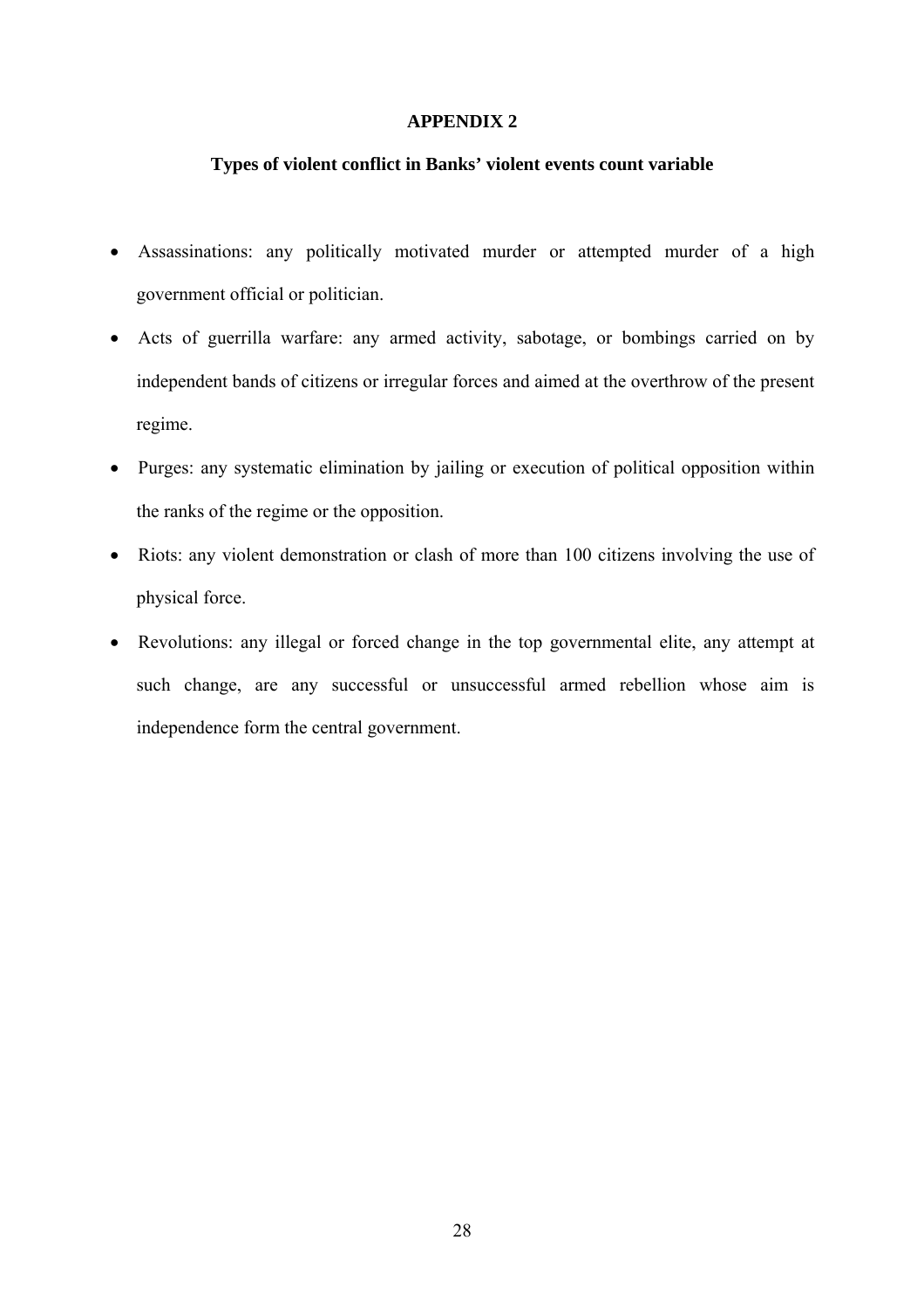#### **NOTES**

 $\overline{a}$ 

 $<sup>1</sup>$  An earlier version of this paper has been presented at the workshop "Geography, Conflict, and Cooperation" of</sup> the European Conference on Political Research in Edinburgh in March 2003. I thank the participants of the workshop, particularly Neal Beck, as well as two anonymous referees for many helpful comments. The data and a do-file replicating the reported results are available at http://www.yale.edu/unsy/jcr/jcrdata.htm.

 $2 \text{ In } 1999$ , this share was above 5 per cent and sometimes even above 10 per cent for many small island countries in the Caribbean and the Pacific (GDP data in purchasing power parity from World Bank (2001), tourism receipt data from WTO (2002)).

<sup>3</sup> Similar definitions are offered by Ezzedin (1987, cited in Pizam and Smith 2000) and Enders and Sandler (2002).

<sup>4</sup> The period effects cannot capture changes in relative transportation costs. It is highly unlikely that these would change much over time, however. In any case, no data would be available to measure changes in relative transportation costs.

<sup>5</sup> The Israelian International Institute for Counter-Terrorism's Database for International Terrorist Attacks is not exhaustive and explicitly states that it includes only selected international terrorist attacks.

<sup>6</sup> Note that because the explanatory variables have different availability above and below the median of the share of tourism receipts, the two sub-samples need not include exactly the same number of countries.

 $<sup>7</sup>$  Figures refer to the full-sample models of tables 2 and 3 with the variables entered in isolation.</sup>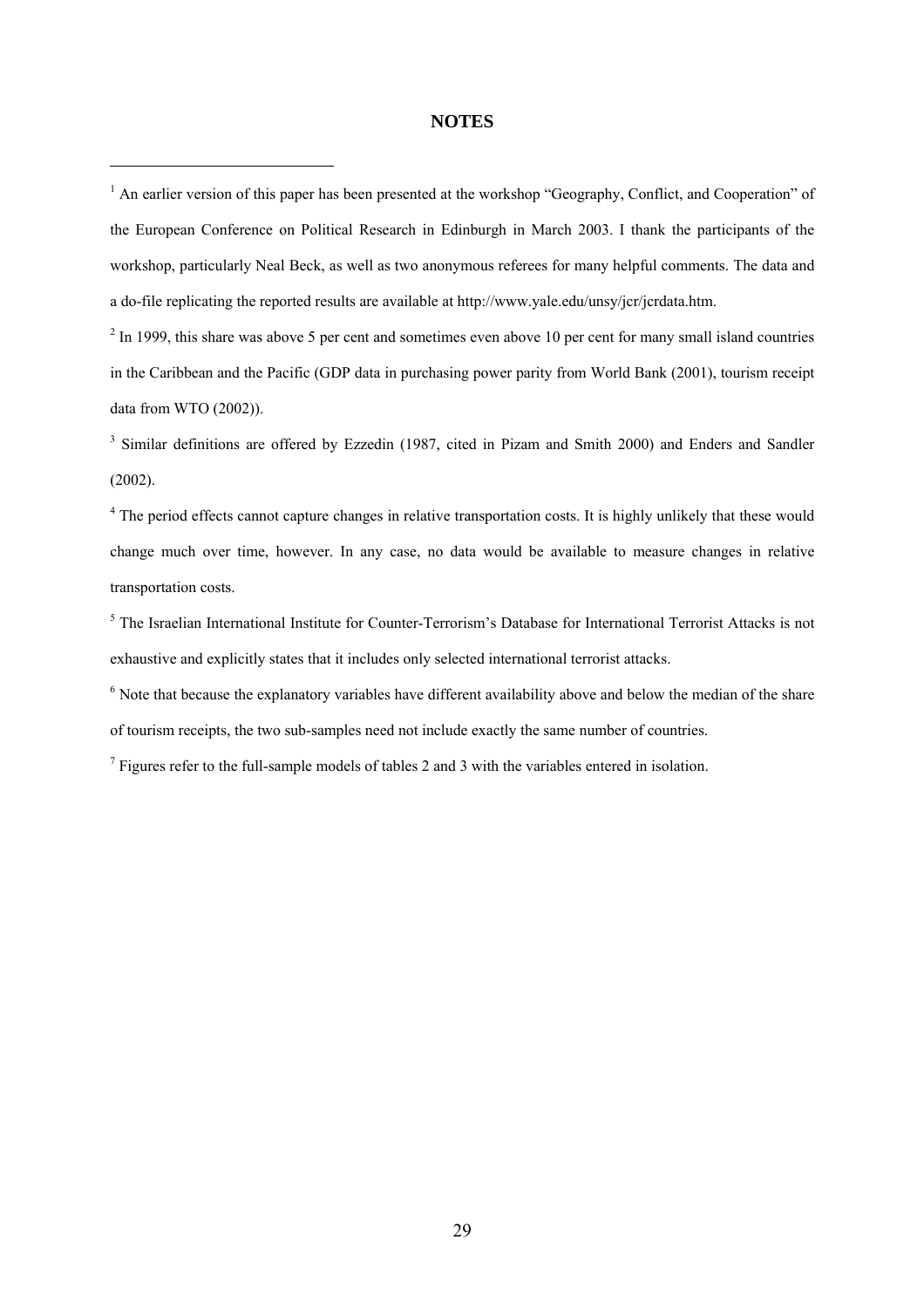#### **REFERENCES**

- <span id="page-31-4"></span><span id="page-31-0"></span>Anderson, T.W. and C. Hsiao. 1981. Estimation of Dynamic Models with Error Components. *Journal of the American Statistical Association* 76:598–606.
- <span id="page-31-2"></span>Arellano, M. and S. Bond. 1991. Some Tests of Specification for Panel Data: Monte Carlo Evidence and an Application to Employment Equations. *Review of Economic Studies* 58:277–297.
- Baltagi, B. 1995. *Econometric Analysis of Panel Data*. New York: Wiley & Sons.
- Bar-On, Raphael Raymond. 1996. Measuring the Effects on Tourism of Violence and of Promotion Following Violent Acts. In *Tourism, Crime and International Security Issues*, edited by Abraham Pizam and Yoel Mansfeld, 159-174. New York: John Wiley.
- Crouch, Geoffrey I. 1994. The Study of International Tourism Demand: A Survey of Practice. *Journal of Travel Research* 32:41-55.
- De Albuquerque, Klaus and Jerome McElroy. 1999. Tourism and Crime in the Caribbean. *Annals of Tourism Research* 26:968-984.
- Drakos, Konstantinos and Ali M. Kutan. forthcoming. Regional Effects of Terrorism on Tourism: Evidence from Three Mediterranean Countries, *Journal of Conflict Resolution*.
- <span id="page-31-1"></span>Easterly, William and Mirvat Sewadeh. 2002. *Global Development Network Growth Database*. Washington, DC: World Bank.
- <span id="page-31-5"></span>Enders, Walter and Todd Sandler. 1991. Causality Between Transnational Terrorism and Tourism: The Case of Spain. *Terrorism* 14:49-58.
- Enders, Walter and Todd Sandler. 2002. Patterns of Transnational Terrorism, 1970-99: Alternative Time Series Estimates *International Studies Quarterly* 46:145-165.
- <span id="page-31-3"></span>Enders, Walter, Todd Sandler and Gerald F. Parise. 1992. An Econometric Analysis of the Impact of Terrorism on Tourism. *Kyklos* 45:531-554.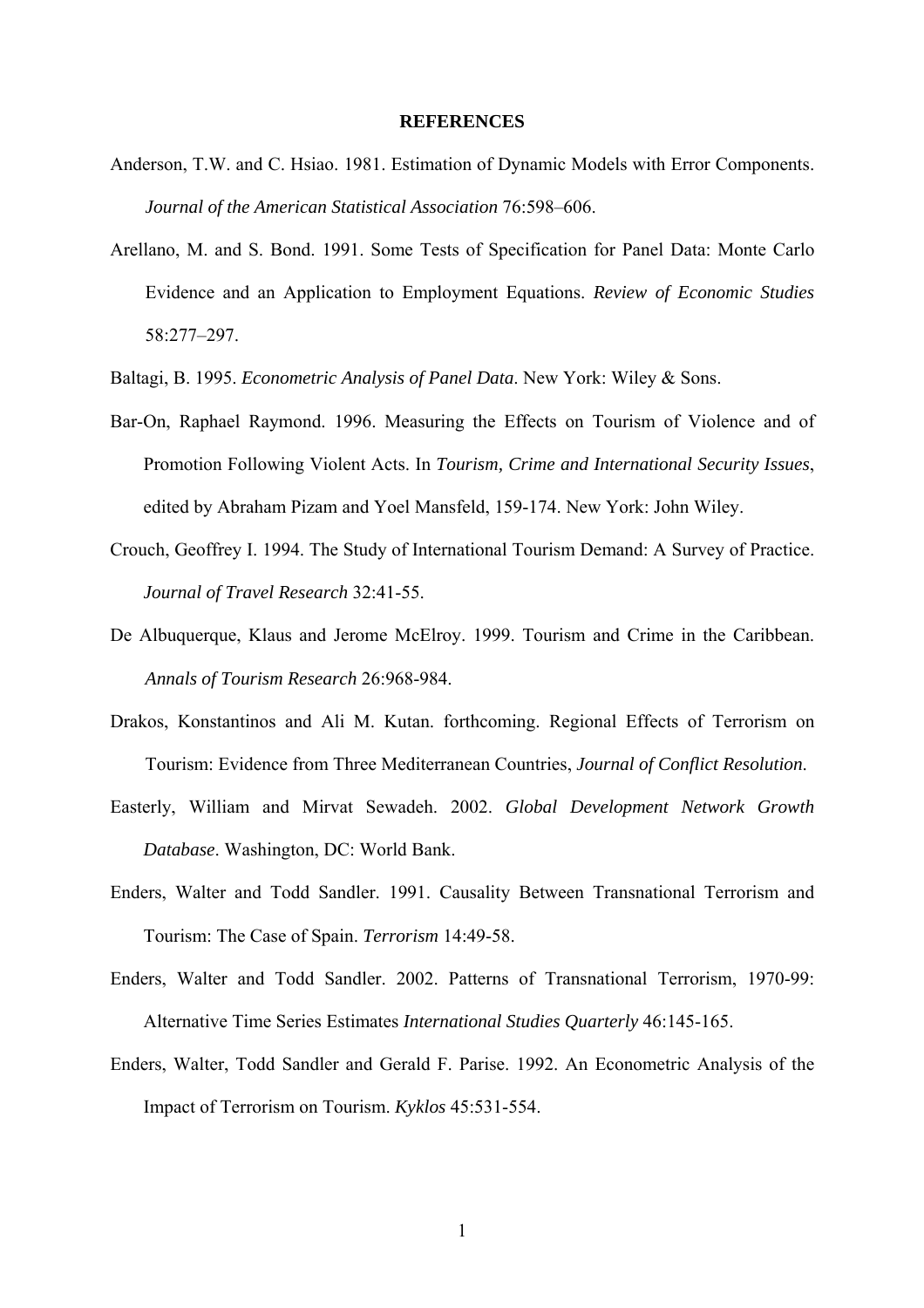- Ferreira, Sanette and Alet Harmse. 2000. Crime and Tourism in South Africa: International Tourists Perception and Risk. *South African Geographical Journal* 82:80-85.
- Freedom House. 2001. *Annual Surveys of Freedom Country Ratings 1972–73 to 2000–01.* New York: Freedom House.
- Gibney, Mark. 2002. *Political Terror Scales Dataset*. University of North Carolina at Asheville.
- Gleditsch, Nils Petter; Peter Wallensteen, Mikael Eriksson, Margareta Sollenberg & Håvard Strand. 2002. Armed Conflict 1946–2001: A New Dataset, *Journal of Peace Research* 39:615-637.
- Gurr, T.R. and Jaggers, K. 2000. *Polity98 Project*. University of Maryland.
- Hall, C. Michael and Vanessa O'Sullivan. 1996. Tourism, Political Instability and Violence. In *Tourism, Crime and International Security Issues*, edited by Abraham Pizam and Yoel Mansfeld, 105-121. New York: John Wiley.
- Hall, Colin Michael. 1994. *Tourism and Politics Policy, Power and Place*. New York: John Wiley.
- Harvey, A.C. 1990. *The Econometric Analysis of Time Series*. New York: John Wiley.
- Hill, R. Carter, William E. Griffiths and George G. Judge. 1997. *Undergraduate Econometrics*. New York: John Wiley.
- ICRG. 2002. *International Country Risk Guide*. East Syracuse: The ICRG Group Inc.
- IMF. 2002. *International Financial Statistics on CD-Rom*. Washington, DC: International Monetary Fund.
- King, Gary and Langche Zeng. 2001. Improving Forecasts of State Failure. *World Politics* 53:623–658.
- Koyck, L. 1954. *Distributed Lags and Investment Analysis*. Amsterdam: North-Holland.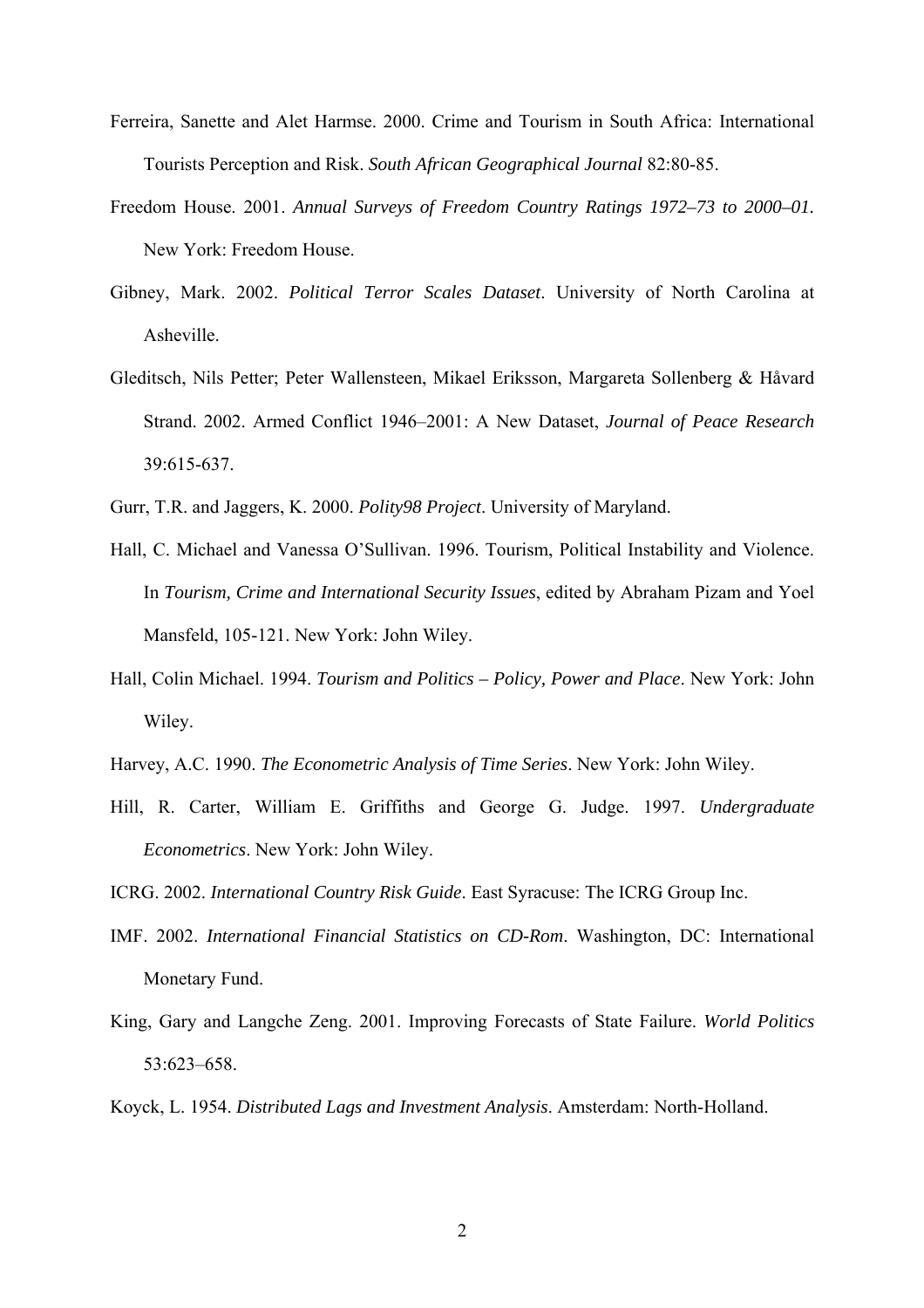- Lancaster, Kelvin John. 1971. *Consumer Demand*. *A New Approach*. New York: Columbia University Press.
- Levantis, Theodore and Azmat Gani. 2000. Tourism Demand and the Nuisance of Crime. *International Journal of Social Economics* 27:959-967.
- Mansfeld, Yoel and Nurit Kliot. 1996. The Tourism Industry in the Partitioned Island of Cyprus. In *Tourism, Crime and International Security Issues*, edited by Abraham Pizam and Yoel Mansfeld, 187-202. New York: John Wiley.
- Mansfeld, Yoel. 1996. Wars, Tourism and the 'Middle East' Factor. In *Tourism, Crime and International Security Issues*, edited by Abraham Pizam and Yoel Mansfeld, 265-278. New York: John Wiley.
- Mihalič, Tanja. 1996. Tourism and Warfare the Case of Slovenia. In *Tourism, Crime and International Security Issues*, edited by Abraham Pizam and Yoel Mansfeld, 231-246. New York: John Wiley.
- Murdoch, James C. and Todd Sandler. 2002. Economic Growth, Civil Wars, and Spatial Spillovers. *Journal of Conflict Resolution* 46:91-110.
- Pitts, Wayne J. 1996. Uprising in Chiapas, Mexico: Zapata Lives Tourism Falters. In *Tourism, Crime and International Security Issues*, edited by Abraham Pizam and Yoel Mansfeld, 215-227. New York: John Wiley.
- Pizam, Abraham and Ginger Smith. 2000. Tourism and Terrorism: a Quantitative Analysis of Major Terrorist Acts and their Impact on Tourism Destinations. *Tourism Economics* 6:123-138.
- Pizam, Abraham. 1999. A Comprehensive Approach to Classifying Acts of Crime and Violence at Tourism Destinations. *Journal of Travel Research* 38:5-12.
- Poirier, Robert A. 1997. Political Risk Analysis and Tourism. *Annals of Tourism Research* 24:675-686.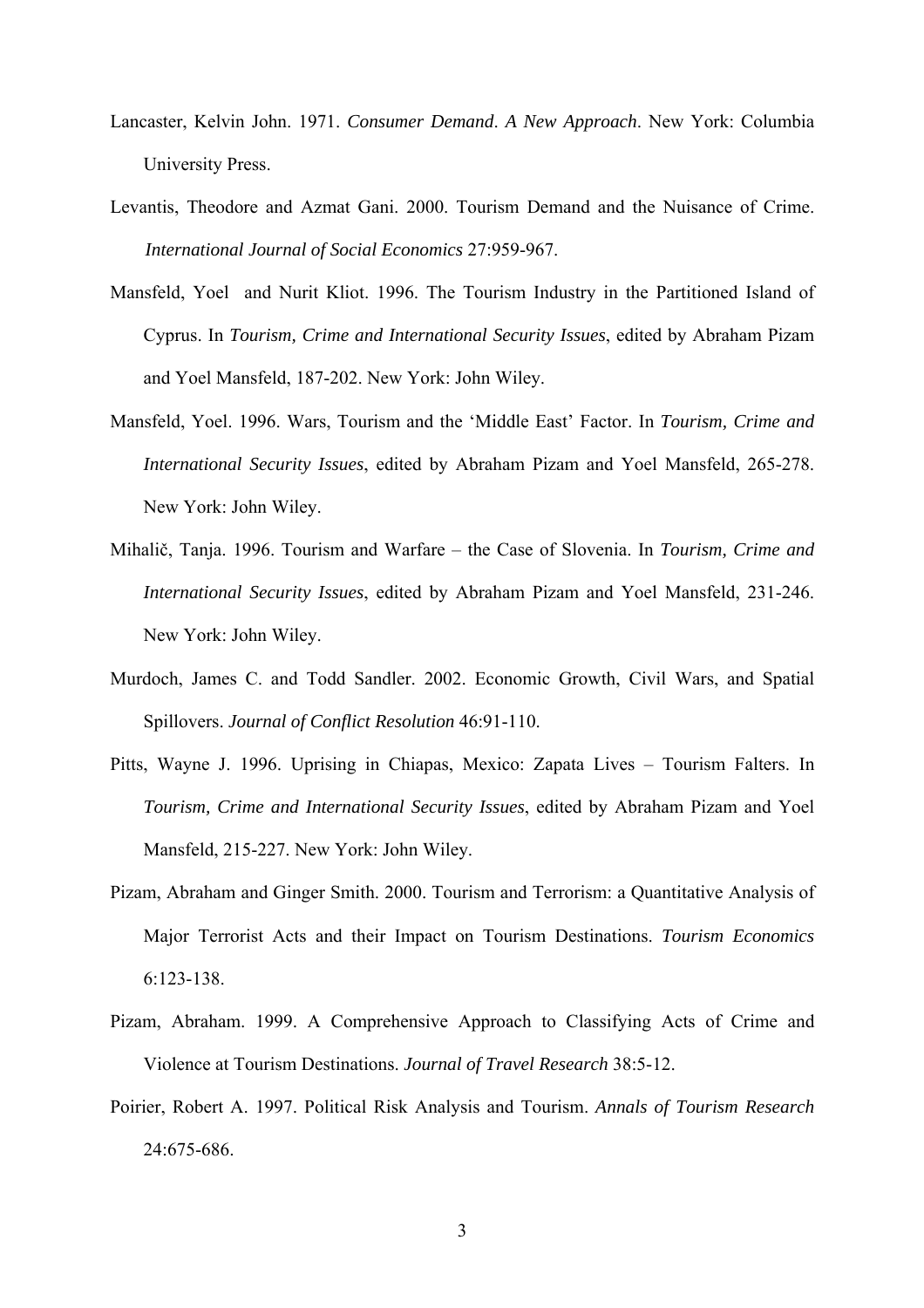- Richter, Linda K. and William L. Waugh, Jr. 1986. Terrorism and Tourism as Logical Companions. *Tourism Management* 7:230-238.
- Scott, Rory. 1988. Managing Crisis in Tourism: A Case Study in Fiji. *Travel and Tourism Analyst* 6:57-71.
- Sinclair, M. Thea. 1998. Tourism and Economic Development: A Survey. *Journal of Development Studies* 34:1-51.

Singer, J. David. 2003. *Correlates of War Project*. University of Maryland.

- Sönmez, Sevil F. 1998. Tourism, Terrorism, and Political Instability. *Annals of Tourism Research* 25:416-456.
- Sönmez, Sevil F., Yiorgos Apostolopoulos and Peter Tarlow. 1999. Tourism in Crisis: Managing the Effects of Terrorism. *Journal of Travel Research* 38:13-18.
- Teixeira, Maria 1995. O Colapso do Turismo e a Violência no Brasil. *Conjuntura Econômica* 49:63-64.
- Teixeira, Maria 1997. A Violência está Matando o Turismo no Brasil. *Conjuntura Econômica* 51:32-34.
- Teye, Victor B. 1986. Liberation Wars and Tourism Development in Africa The Case of Zambia. *Annals of Tourism Research* 13:589-608.
- Wahab, Salah. 1996. Tourism and Terorism: Synthesis of the Problem with Emphasis on Egypt. In *Tourism, Crime and International Security Issues*, edited by Abraham Pizam and Yoel Mansfeld, 175-186. New York: John Wiley.
- Wall, Geoffrey. 1996. Terrorism and Tourism: an Overview and an Irish Example. In *Tourism, Crime and International Security Issues*, edited by Abraham Pizam and Yoel Mansfeld, 143-158. New York: John Wiley.
- World Bank. 2001. *World Development Indicators on CD-Rom*. Washington, DC: World Bank.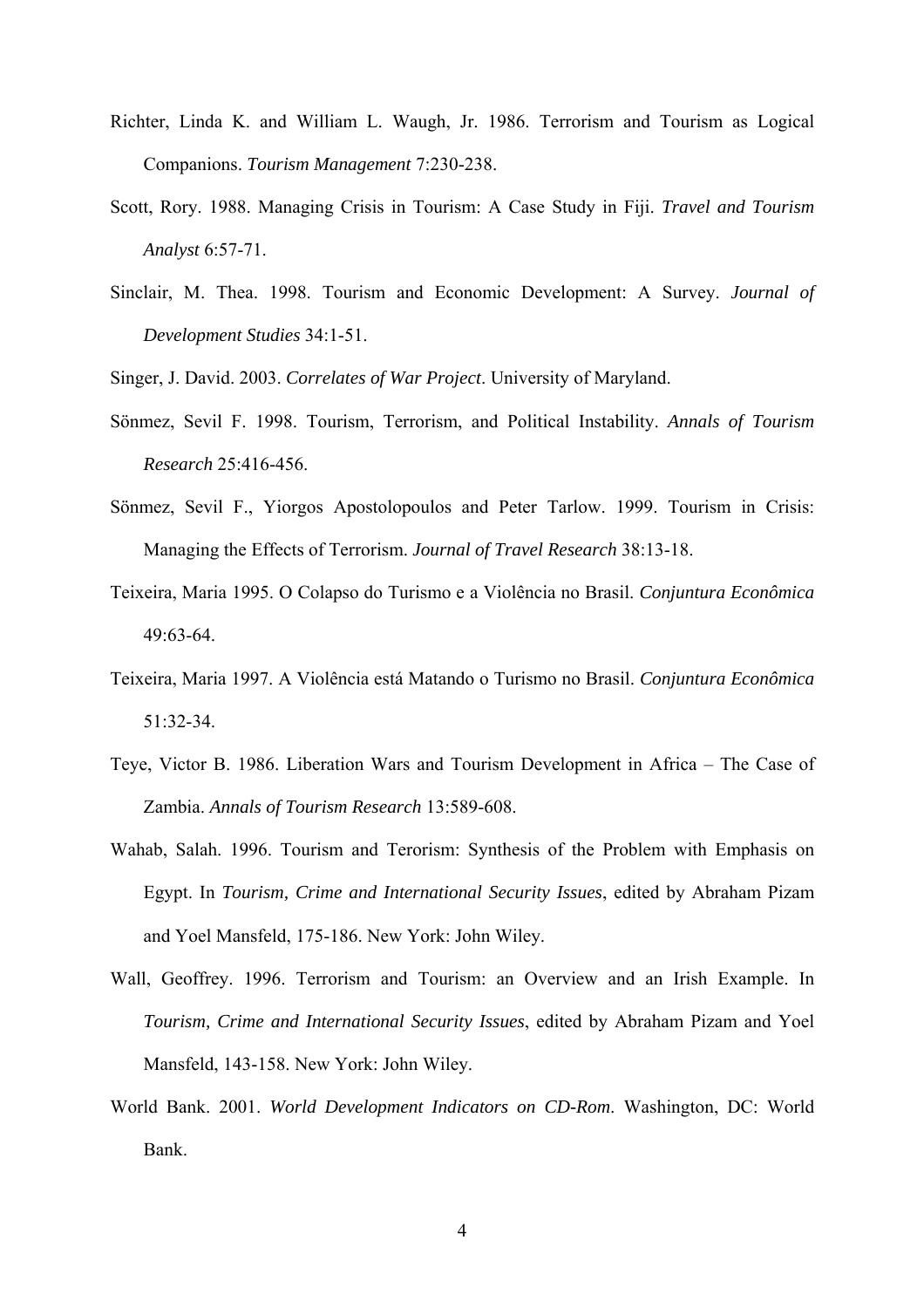WTO. various years. *Compendium of Tourism Statistics*. Madrid: World Tourism Organization.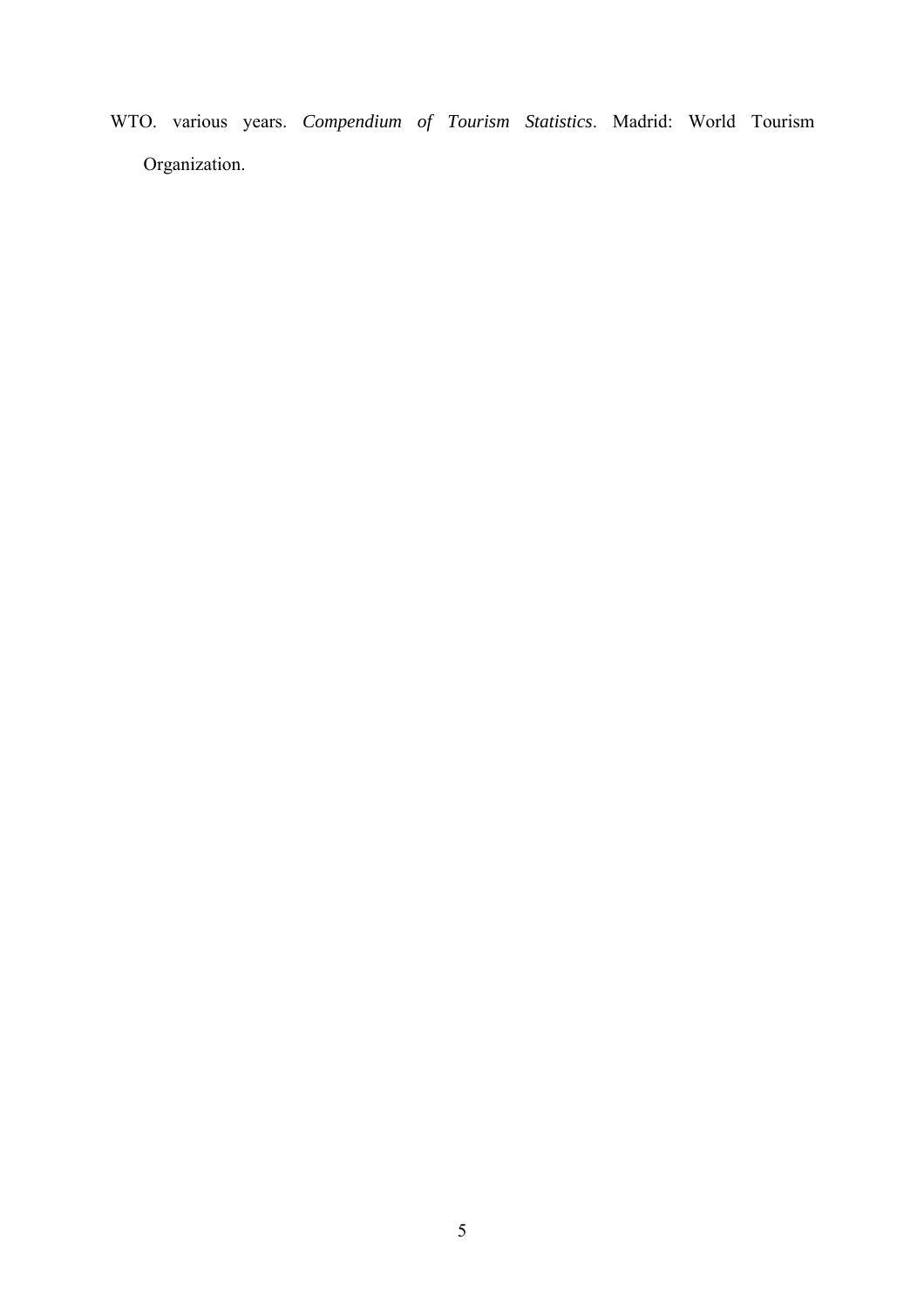# TABLE 1.

|                              | Obs  | Mean   | Std. Dev. | Min           | Max     |
|------------------------------|------|--------|-----------|---------------|---------|
| In (Tourist arrivals)        | 3439 | 5.91   | 2.10      | $-.92$        | 11.20   |
| PANDA terrorist events count | 1771 | 13.56  | 32.45     | $\theta$      | 399     |
| Banks' violent events count  | 1914 | 1 2 2  | 2.67      | $\theta$      | 31      |
| Conflict intensity (Uppsala) | 3439 | 0.33   | 0.82      | 0             | 3       |
| Conflict intensity (ICRG)    | 1911 | 9.13   | 2.30      | 1.5           | 12      |
| Human rights violation       | 2572 | 243    | 1.16      | 1             | 5       |
| Autocracy                    | 3027 | 7.42   | 4.03      | $\mathcal{L}$ | 14      |
| Real effective exchange rate | 2262 | 112.51 | 96.70     | 11.86         | 2410.61 |

# Summary descriptive variable statistics.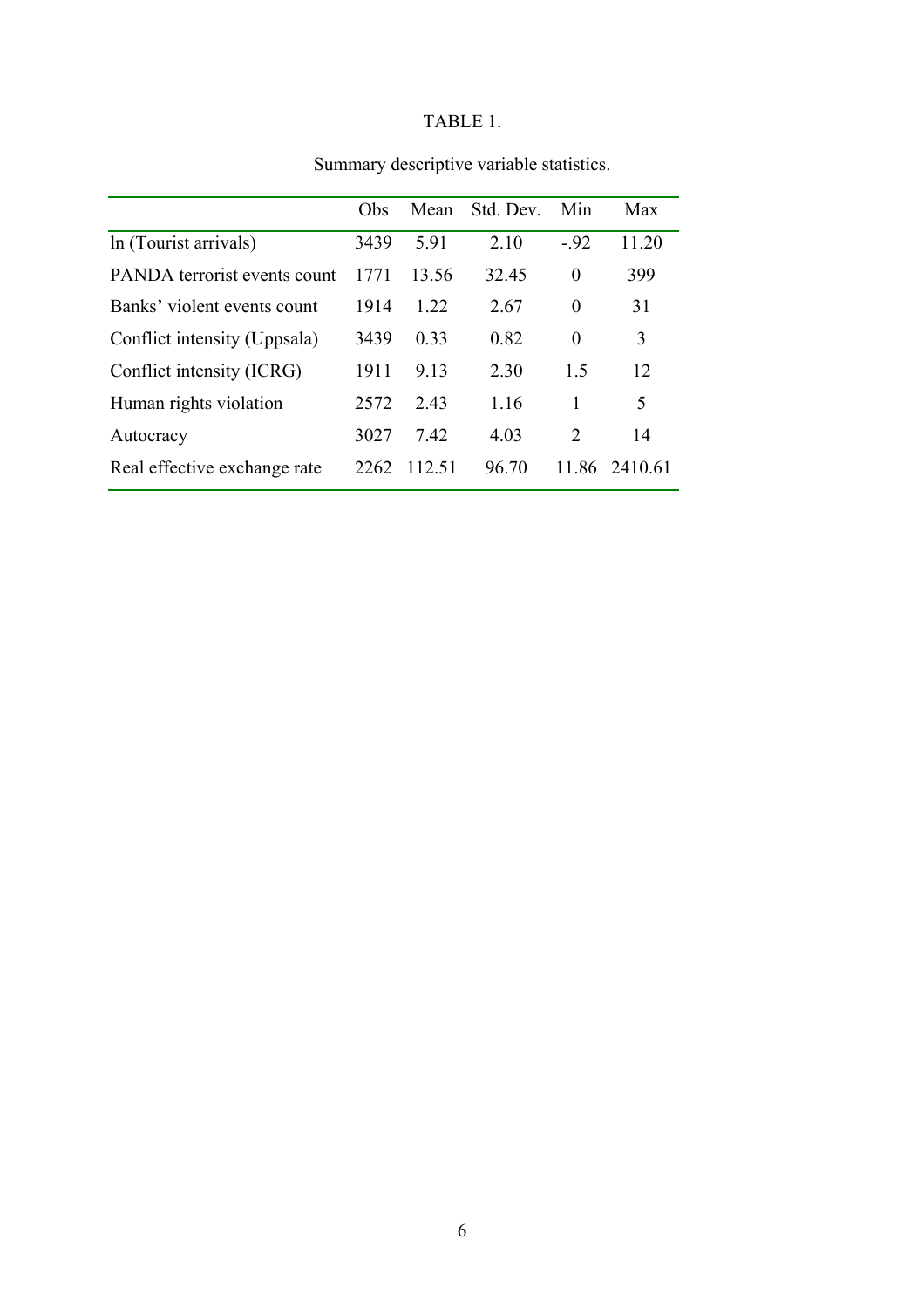|                              |          | П       | Ш        | IV       | V        | VI       | VII      | VIII     | IX       | Χ         | XI         | XII        | XIII       | <b>XIV</b> |
|------------------------------|----------|---------|----------|----------|----------|----------|----------|----------|----------|-----------|------------|------------|------------|------------|
| PANDA terrorist events count | $-.003*$ |         |          |          |          | $-.002#$ |          |          |          | $-.001*$  |            |            |            | $-.001$    |
|                              | (1.96)   |         |          |          |          | (1.77)   |          |          |          | (2.31)    |            |            |            | (.69)      |
| Banks' violent events count  |          | $-.02*$ |          |          |          |          | $-.01*$  |          |          |           | $-.01#$    |            |            | $-.01#$    |
|                              |          | (2.47)  |          |          |          |          | (2.02)   |          |          |           | (1.63)     |            |            | (1.77)     |
| Conflict intensity (Uppsala) |          |         | $-.28**$ |          |          |          |          | $-19**$  |          |           |            | $-.22**$   |            | $-11*$     |
|                              |          |         | (4.24)   |          |          |          |          | (3.82)   |          |           |            | (4.06)     |            | (2.33)     |
| Conflict intensity (ICRG)    |          |         |          | $-.08**$ |          |          |          |          | $-07**$  |           |            |            | $-06**$    |            |
|                              |          |         |          | (4.86)   |          |          |          |          | (3.04)   |           |            |            | (3.29)     |            |
| Human rights violation       |          |         |          |          | $-.28**$ | $-.25**$ | $-.25**$ | $-.21**$ | $-.26**$ | $-24**$   | $-.23**$   | $-19**$    | $-.25**$   | $-.22**$   |
|                              |          |         |          |          | (5.19)   | (3.63)   | (3.84)   | (4.21)   | (4.12)   | (4.49)    | (4.64)     | (4.77)     | (3.84)     | (3.21)     |
| Autocracy                    |          |         |          |          |          | $-.00$   | .01      | .01      | .02      | .01       | .01        | .01        | .01        | .00        |
|                              |          |         |          |          |          | (.17)    | (.55)    | (.73)    | (1.00)   | (.40)     | (.53)      | (.61)      | (.35)      | (.10)      |
| Real effective exchange rate |          |         |          |          |          |          |          |          |          | $-.0003#$ | $-.0005**$ | $-.0004**$ | $-.0003**$ |            |
|                              |          |         |          |          |          |          |          |          |          | (1.81)    | (3.75)     | (2.93)     | (3.29)     |            |
| $\#$ observations            | 1771     | 1914    | 3439     | 1911     | 2572     | 1451     | 1721     | 2496     | 1737     | 1147      | 1380       | 1795       | 1345       | 1389       |
| $#$ countries                | 174      | 151     | 194      | 135      | 149      | 147      | 140      | 148      | 123      | 112       | 108        | 112        | 103        | 140        |
| F-test                       | 9.69     | 7.01    | 16.63    | 10.07    | 9.28     | 8.82     | 7.62     | 12.14    | 11.41    | 14.87     | 9.33       | 13.60      | 16.30      | 13.81      |
| p-value of F-test            | .0000    | .0000   | .0000    | .0000    | .0000    | .0000    | .0000    | .0000    | .0000    | .0000     | .0000      | .0000      | .0000      | .0000      |
| Ramsey RESET test            | 1.07     | 3.15    | 5.40     | 15.53    | 2.79     | .39      | .25      | 2.54     | 5.89     | 2.03      | 4.06       | 6.32       | 5.06       | 1.89       |
| p-value Ramsey test          | .3612    | .0241   | .0010    | .0000    | .0389    | .7607    | .8581    | .0546    | .0005    | .1086     | .0069      | .0003      | .0017      | 1295       |

Fixed-effects estimation of tourist arrivals.

Note: Dependent variable is ln (tourist arrivals). Coefficients of year-specific dummy variables and constant not shown. Absolute t-values in parentheses. Standard errors robust towards arbitrary autocorrelation and heteroscedasticity. Observations assumed to be independent across countries, but not within countries (clustering).

# significant at .1 level \* at .05 level \*\* at .01 level.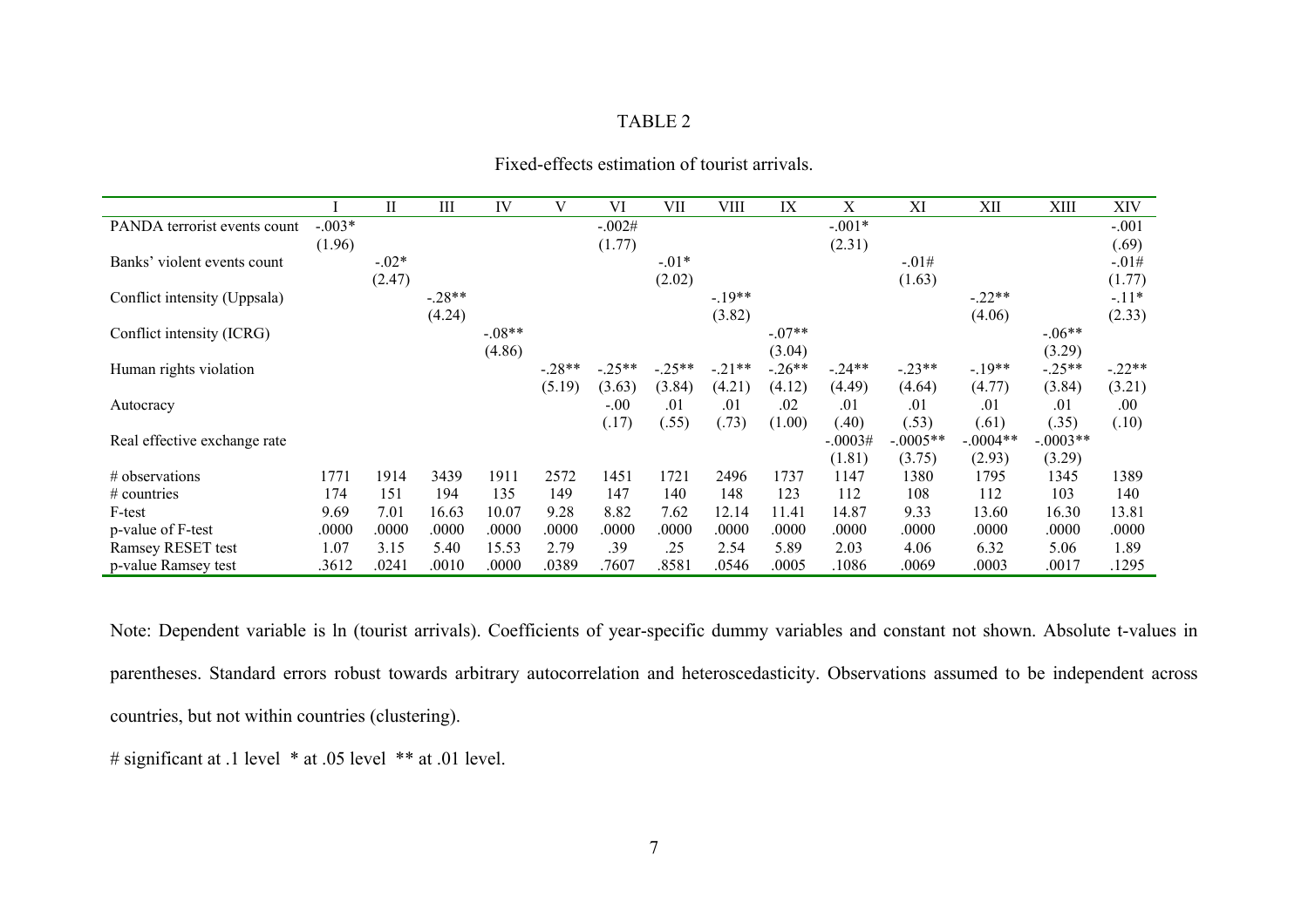|                              |          | $_{\rm II}$ | Ш       | IV        | V         | VI        | VII      | VIII     | IX      | Χ              | XI                | XІІ            | XIII           | XIV      |
|------------------------------|----------|-------------|---------|-----------|-----------|-----------|----------|----------|---------|----------------|-------------------|----------------|----------------|----------|
| Lagged dependent variable    | $.52*$   | $.58*$      | $.63**$ | $.57**$   | $.62**$   | $.52*$    | $.54*$   | $.62**$  | $.53**$ | .19            | .21#              | $.31*$         | .20            | $.51*$   |
|                              | (2.12)   | (2.50)      | (3.56)  | (2.66)    | (3.62)    | (2.10)    | (2.39)   | (3.36)   | (2.61)  | (1.48)         | (1.69)            | (2.11)         | (1.44)         | (2.19)   |
| PANDA terrorist events count | $-.002*$ |             |         |           |           | $-.002*$  |          |          |         | $-.001#$       |                   |                |                | $-.001#$ |
|                              | (2.20)   |             |         |           |           | (2.15)    |          |          |         | (1.84)         |                   |                |                | (1.76)   |
| Banks' violent events count  |          | $-01**$     |         |           |           |           | $-0.01*$ |          |         |                | $-.01#$           |                |                | $-.01#$  |
|                              |          | (2.69)      |         |           |           |           | (2.11)   |          |         |                | (1.81)            |                |                | (1.76)   |
| Conflict intensity (Uppsala) |          |             | $-12**$ |           |           |           |          | $-09**$  |         |                |                   | $-.10*$        |                | $-.08*$  |
|                              |          |             | (3.51)  |           |           |           |          | (3.20)   |         |                |                   | (2.02)         |                | (2.29)   |
| Conflict intensity (ICRG)    |          |             |         | $-0.05**$ |           |           |          |          | $-04**$ |                |                   |                | $-.03#$        |          |
|                              |          |             |         | (3.69)    |           |           |          |          | (3.20)  |                |                   |                | (1.75)         |          |
| Human rights violation       |          |             |         |           | $-0.09**$ | $-.08*$   | $-0.08*$ | $-.06**$ | $-10**$ | $-.08#$        | $-.08#$           | $-.06#$        | $-.09*$        | $-.06#$  |
|                              |          |             |         |           | (3.82)    | (2.16)    | (2.11)   | (3.27)   | (3.24)  | (1.60)         | (1.62)            | (1.77)         | (2.13)         | (1.74)   |
| Autocracy                    |          |             |         |           |           | $-0.04**$ | $-.04**$ | $-.04**$ | $-.02$  | $-.02#$        | $-.03*$           | $-.03*$        | $-.01$         | $-0.04*$ |
|                              |          |             |         |           |           | (2.96)    | (3.57)   | (3.27)   | (1.57)  | (1.83)         | (2.55)            | (2.20)         | (.76)          | (2.55)   |
| Real effective exchange rate |          |             |         |           |           |           |          |          |         | .0001<br>(.53) | $-.0000$<br>(.09) | .0000<br>(.29) | .0001<br>(.37) |          |
| # observations               | 1514     | 1558        | 2963    | 1727      | 2200      | 1235      | 1408     | 2149     | 1560    | 992            | 1146              | 1549           | 1204           | 1185     |
| $\#$ countries               | 169      | 146         | 194     | 135       | 149       | 142       | 135      | 148      | 122     | 110            | 106               | 111            | 102            | 135      |
|                              |          |             |         |           |           |           |          |          |         |                |                   |                |                |          |
| Wald chi-sq test             | 50.6     | 259.9       | 106.7   | 144.3     | 136.7     | 61.0      | 82.4     | 131.8    | 117.2   | 103.9          | 113.8             | 158.4          | 139.3          | 106.1    |
| p-value of Wald test         | .0000    | .0000       | .0000   | .0000     | .0000     | .0000     | .0000    | .0000    | .0000   | .0000          | .0000             | .0000          | .0000          | .0000    |
| Test 'no second-order        | .4608    | .5572       | .7442   | .6597     | .6605     | .3734     | .4869    | .5492    | .5481   | .3918          | .3391             | .2362          | .5853          | .3729    |
| autocorrelation' (p-value)   |          |             |         |           |           |           |          |          |         |                |                   |                |                |          |

Dynamic GMM estimation of tourist arrivals.

Note: Dependent variable is ln. (tourist arrivals). Coefficients of year-specific dummy variables and constant not shown. Absolute z-values in parentheses. Standard errors robust towards arbitrary autocorrelation and heteroscedasticity. \* significant at .05 level \*\* at .01 level.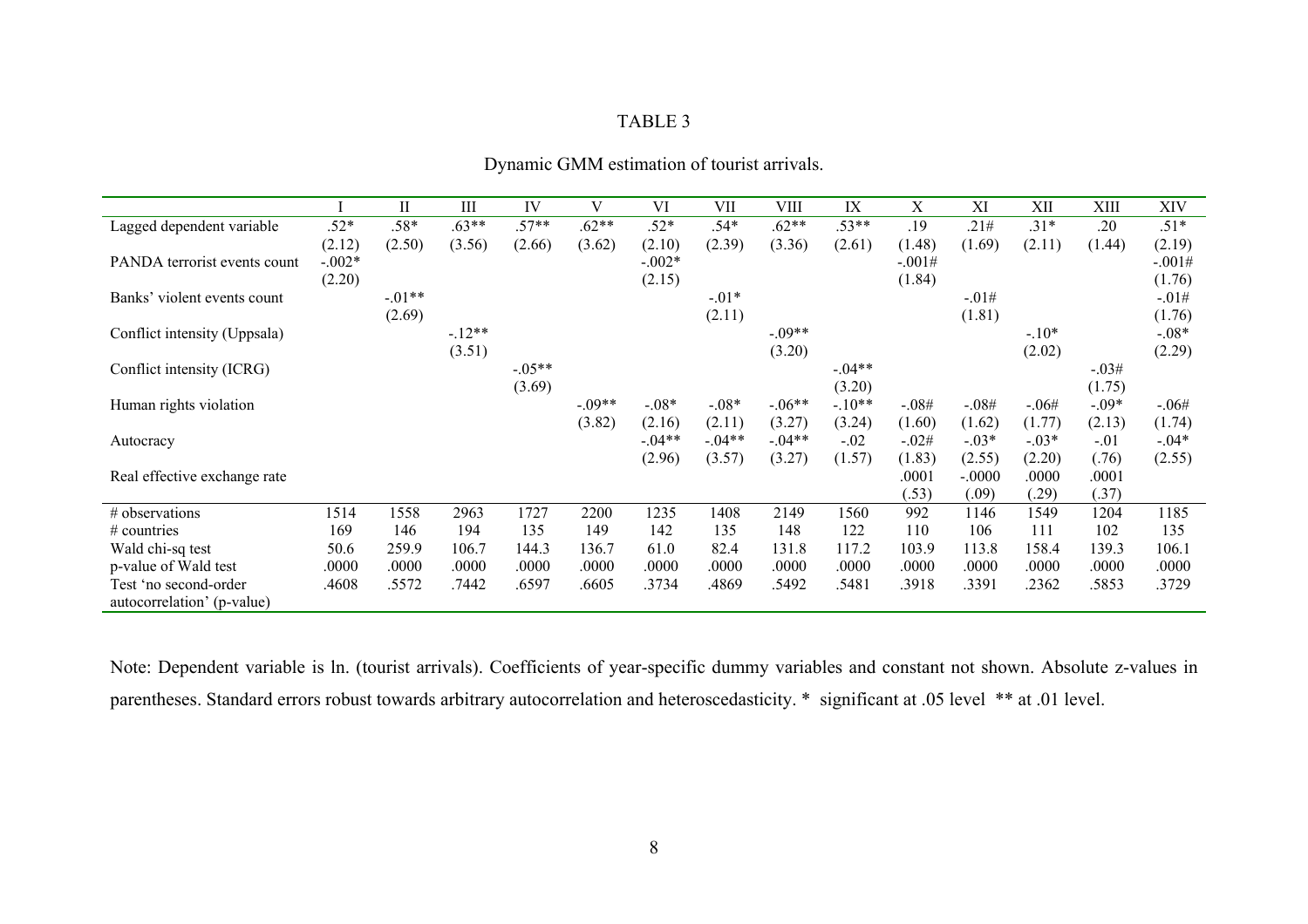| Fixed-effects estimation of tourist arrivals with split samples. |  |  |  |
|------------------------------------------------------------------|--|--|--|
|                                                                  |  |  |  |

| Dependency on tourism receipts: | Low       | High    | Low       | High    | Low      | High     | Low      | High       | Low       | High    |
|---------------------------------|-----------|---------|-----------|---------|----------|----------|----------|------------|-----------|---------|
| PANDA terrorist events count    | $-.007**$ | $-.001$ |           |         |          |          |          |            |           |         |
|                                 | (2.72)    | (.81)   |           |         |          |          |          |            |           |         |
| Banks' violent events count     |           |         | $-0.033*$ | $-.007$ |          |          |          |            |           |         |
|                                 |           |         | (2.52)    | (.83)   |          |          |          |            |           |         |
| Conflict intensity (Uppsala)    |           |         |           |         | $-315**$ | $-.204#$ |          |            |           |         |
|                                 |           |         |           |         | (5.28)   | (1.84)   |          |            |           |         |
| Conflict intensity (ICRG)       |           |         |           |         |          |          | $-114**$ | $-0.065**$ |           |         |
|                                 |           |         |           |         |          |          | (2.72)   | (2.91)     |           |         |
| Human rights violation          |           |         |           |         |          |          |          |            | $-.317**$ | $-183*$ |
|                                 |           |         |           |         |          |          |          |            | (3.10)    | (2.40)  |
| # observations                  | 880       | 891     | 1051      | 863     | 2572     | 13.56    | 1033     | 878        | 1358      | 1234    |
| $\#$ countries                  | 86        | 88      | 83        | 68      | 87       | 107      | 73       | 62         | 80        | 70      |
| F-test                          | 2.98      | 13.40   | 12.13     | 8.79    | 9.28     | 8.82     | 8.41     | 8.44       | 77.16     | 7.35    |
| p-value of F-test               | .0007     | .0000   | .0000     | .0000   | .0000    | .0000    | .0000    | .0000      | .0000     | .0000   |
| Ramsey RESET test               | 9.97      | 1.36    | 5.70      | 1.30    | 7.26     | 1.83     | 9.61     | 8.66       | 9.14      | 2.78    |
| p-value Ramsey test             | .0000     | .2547   | .0007     | .2743   | .0001    | .1397    | .0000    | .0000      | .0000     | .0401   |

Note: Dependent variable is ln (tourist arrivals). Coefficients of year-specific dummy variables and constant not shown. Absolute t-values or zvalues in parentheses. Standard errors robust towards arbitrary autocorrelation and heteroscedasticity. Observations in fixed-effects estimations assumed to be independent across countries, but not within countries (clustering).

# significant at .1 level \* at .05 level \*\* at .01 level.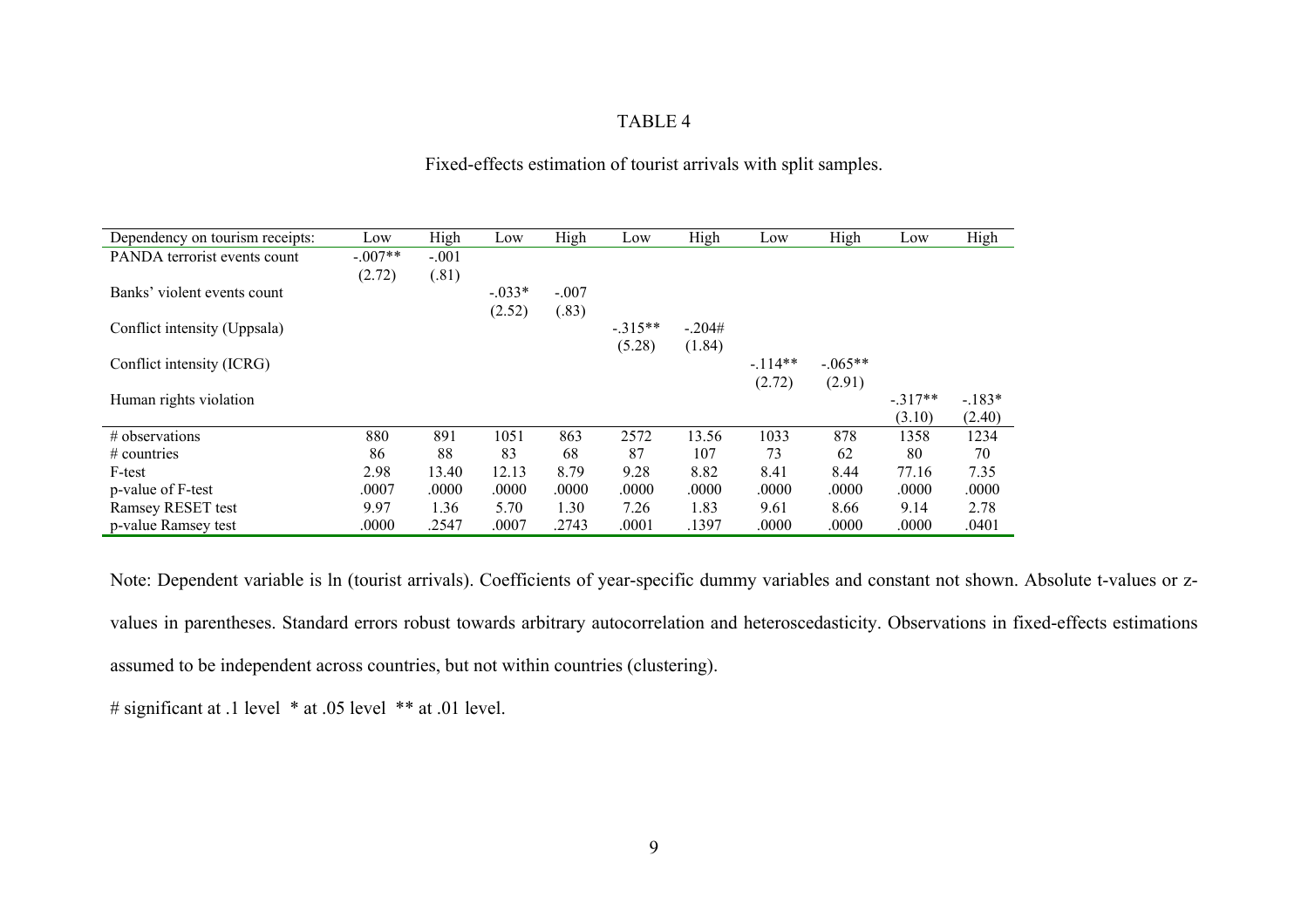### Spill-over and regional substitution effects

| Estimation technique:                      | FE        | FE         | <b>GMM</b> | GMM      |
|--------------------------------------------|-----------|------------|------------|----------|
| Lagged dependent variable                  |           |            | .183       | .211#    |
|                                            |           |            | (1.43)     | (1.66)   |
| PANDA terrorist events count               | $-.001*$  |            | $-0.002*$  | $-.007*$ |
|                                            | (2.14)    |            | (1.97)     | (2.06)   |
| Banks' violent events count                |           | $-0.012*$  |            |          |
|                                            |           | (1.96)     |            |          |
| Regional sum of events                     | $-.001**$ | $-.020**$  | .000       | .013     |
|                                            | (2.88)    | (7.90)     | (.18)      | (.80)    |
| Regional average relative to world average | $-.001*$  | $-.024**$  | $-.000$    | .011     |
|                                            | (2.32)    | (10.52)    | (.32)      | (.69)    |
| Human rights violation                     | $-24**$   | $-23**$    | $-081$     | $-.079#$ |
|                                            | (4.50)    | (4.66)     | (1.60)     | (1.64)   |
| Autocracy                                  | 01        | .01        | $-.023#$   | $-.032*$ |
|                                            | (.42)     | (.58)      | (1.75)     | (2.56)   |
| Real effective exchange rate               | $-.0003#$ | $-.0005**$ | .0000      | .0000    |
|                                            | (1.82)    | (3.77)     | (.62)      | (.01)    |
| $#$ observations                           | 1159      | 1400       | 1003       | 1164     |
| $#$ countries                              | 113       | 109        | 111        | 107      |
| F-test                                     | 13.78     | 85.34      |            |          |
| p-value of F-test                          | .0000     | .0000      |            |          |
| Ramsey RESET test                          | 2.00      | 4.42       |            |          |
| p-value Ramsey test                        | .1121     | .0042      |            |          |
| Wald test                                  |           |            | 109.01     | 1703.38  |
| p-value of Wald test                       |           |            | .0000      | .0000    |
| Test 'no second-order autocorrelation' (p- |           |            | .3555      | .3322    |
| value)                                     |           |            |            |          |

Note: Dependent variable is ln (tourist arrivals). Coefficients of year-specific dummy variables and constant not shown. Absolute t-values in parentheses. Standard errors robust towards arbitrary autocorrelation and heteroscedasticity. Observations assumed to be independent across countries, but not within countries (clustering).

# significant at .1 level \* at .05 level \*\* at .01 level.